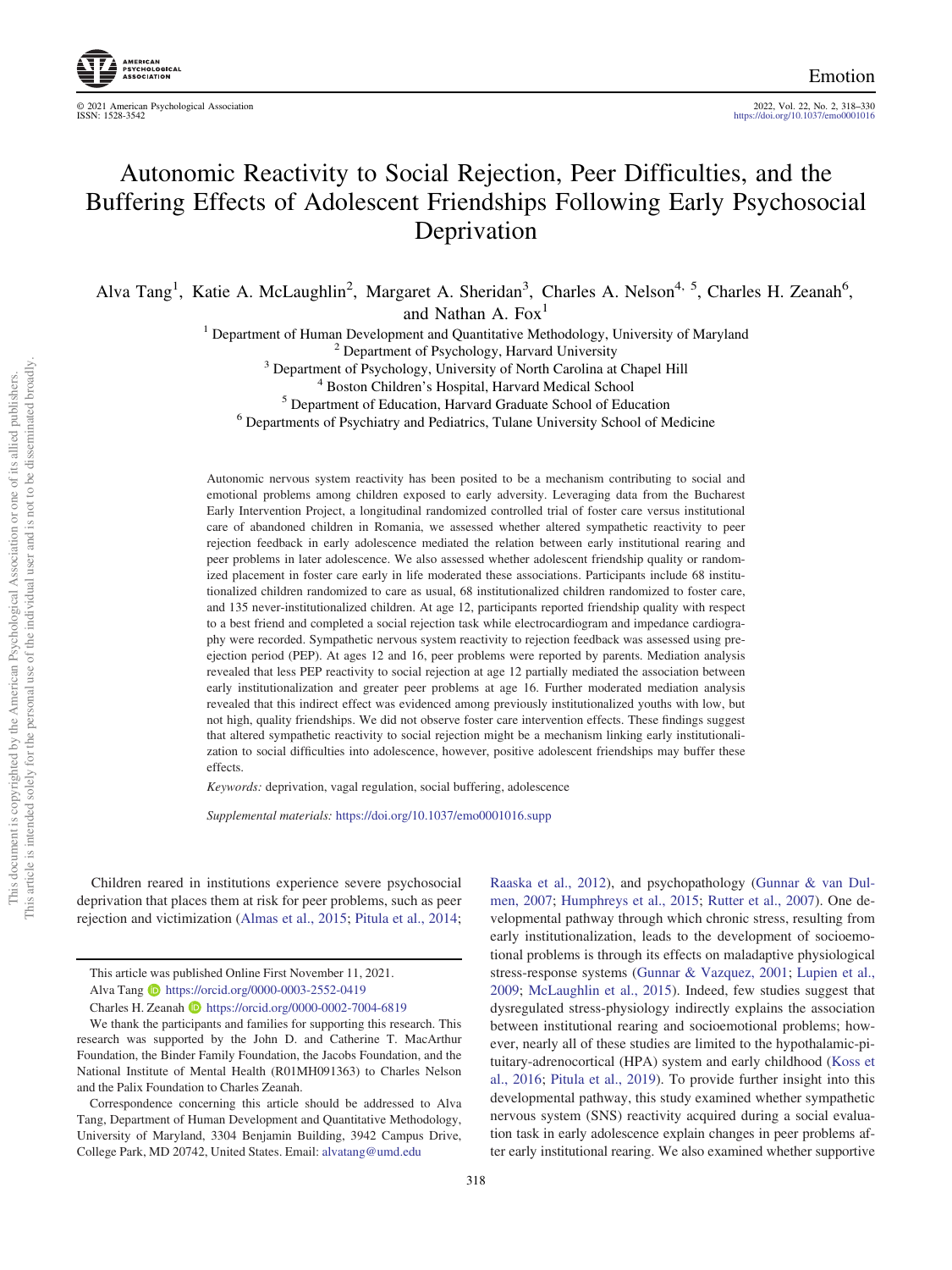adolescent friendships can remediate these negative consequences linked to a lack of early parental care.

Maladaptive stress physiology following institutional rearing has been well-described for the HPA system, with blunted patterns of cortisol diurnal rhythm and reactivity widely reported in previously institutionalized children [\(Carlson & Earls, 1997;](#page-9-1) [Gunnar et](#page-10-5) [al., 2009;](#page-10-5) [Koss et al., 2014](#page-10-6), [2016](#page-10-4); [McLaughlin et al., 2015;](#page-11-3) [Pitula](#page-11-4) [et al., 2019](#page-11-4)). Compared with the HPA system's slower responses to stressors, the SNS involves relatively quicker responses, which is advantageous for capturing changes to different social evaluations. However, fewer studies have examined SNS reactivity to social evaluative feedback. The SNS is one branch of the autonomic nervous system that mediates responses to social challenges and maintains homeostasis [\(Porges, 2007\)](#page-11-5). To meet demands of social challenges, the SNS activates, resulting in physiological changes (i.e., accelerated heart rate, increases in blood pressure, and contractility of the heart), that mobilize metabolic and cognitive resources to enhance motor and cognitive performance (T. P. [Beauchaine & Thayer, 2015](#page-9-2); [Porges, 2007\)](#page-11-5). But not all individuals respond to social challenges the same way. Individual differences in SNS reactivity are thought to reflect differences in the ability to regulate emotions and motivational states that facilitate behavioral adaptation (T. [Beauchaine, 2001](#page-9-3)). While several methods can capture SNS activity, the present study focuses on the cardiac preejection period (PEP), reflecting the time elapsed between when the heart fills with blood and when blood is ejected from the heart [\(Berntson & Cacioppo, 2007\)](#page-9-4), for several reasons. First, PEP is a relatively pure index of SNS activity ([Berntson & Cacioppo,](#page-9-4) [2007](#page-9-4)) that can measure the degree of sympathetic activation. In situations involving social rejection that threaten a sense of social belonging, the degree of PEP reactivity provides insight into whether the individuals' SNS is engaged in adapting to these challenges. Second, PEP reactivity is thought to underlie a motivational system (i.e., behavioral activation system) subserving approach-oriented behaviors (T. [Beauchaine, 2001](#page-9-3); [Crowell et al.,](#page-9-5) [2006](#page-9-5); [Ortiz & Raine, 2004;](#page-11-6) [Richter & Gendolla, 2009](#page-11-7)) that carry implications for behavioral adaptations to social evaluative feedback. Third, maladaptive (i.e., blunted) PEP reactivity to laboratory tasks involving social stressors and incentives has been shown to be a useful physiological predictor of behavioral and social problems among children and adolescents (T. P. [Beauchaine](#page-9-6) [et al., 2007;](#page-9-6) [Hinnant et al., 2016;](#page-10-7) Obradovi[c et al., 2011](#page-11-8)).

To date, only a small set of studies has examined PEP activity in relation to institutional rearing. The findings on resting PEP activity suggest that children with a history of institutionalization show higher resting SNS activity [\(Esposito et al., 2016;](#page-9-7) [Gunnar et al.,](#page-10-5) [2009](#page-10-5); [McLaughlin et al., 2015\)](#page-11-3), which is in turn associated with later behavioral problems [\(Esposito et al., 2016](#page-9-7)). However, the two studies examining PEP reactivity to social stressors in previously institutionalized children between ages 10 to 12 report mixed findings of blunted ([McLaughlin et al., 2015](#page-11-3)) and heightened [\(Gunnar et al.,](#page-10-5) [2009](#page-10-5)) reactivity, which might be attributed to differences in the severity of early deprivation and later caregiving environments (i.e., foster and institutional care vs. international adoption) across the samples. While the scant research provides mixed findings on PEP reactivity, developmental models [\(Del Giudice et al., 2011;](#page-9-8) [Lupien](#page-10-3) [et al., 2009](#page-10-3)) and empirical evidence on the HPA system [\(Carlson &](#page-9-1) [Earls, 1997;](#page-9-1) [Gunnar et al., 2009](#page-10-5); [Koss et al., 2014](#page-10-6), [2016](#page-10-4); [McLaugh](#page-11-3)[lin et al., 2015;](#page-11-3) [Pitula et al., 2019](#page-11-4)) suggest that children exposed to

severe and chronic forms of adversity are expected to show blunted stress physiology over time, which helps maintain allostasis. Given that the present sample of previously institutionalized children exhibited blunted PEP reactivity to peer evaluative feedback at age 12 ([McLaughlin et al., 2015\)](#page-11-3), we sought to extend this finding by examining its implications on later social problems in the present study.

One context in which blunted PEP reactivity could contribute to further social problems is peer rejection in adolescence. Peer rejection and victimization are common peer problems reported among previously institutionalized children [\(Humphreys et al., 2019;](#page-10-8) [Pitula et al., 2019](#page-11-4)), which can increase the risk of developing socioemotional problems in adolescence [\(Deater-Deckard, 2001](#page-9-9); [Guyer et al., 2016](#page-10-9)). However, existing studies on the effects of early institutionalization have only examined how HPA reactivity to strangers and unfamiliar contexts are linked to peer problems in early childhood ([Koss et al., 2016;](#page-10-4) [Pitula et al., 2019\)](#page-11-4). In adolescence, adolescents' emotions and behaviors are motivated by peer acceptance. During this period, adolescents exhibit exaggerated emotional, neural, and physiological responses when rejected during social evaluation and exclusion tasks compared with children and adults ([Sebastian et al., 2010;](#page-11-9) [Stroud et al., 2009](#page-11-10); [Tang et al.,](#page-11-11) [2019;](#page-11-11) [van den Bos et al., 2014\)](#page-11-12). Contrasting with this normative pattern of hyper-reactivity to social rejection in adolescence, our prior study has found previously institutionalized adolescents to show blunted SNS reactivity to peer rejection feedback compared with never institutionalized adolescents ([McLaughlin et al., 2015\)](#page-11-3). Such deviation from the norm is consistent with the insensitive social behaviors reported in these children [\(Bruce et al., 2009;](#page-9-10) [Guyon-Harris et al., 2018](#page-10-10); [Humphreys et al., 2015;](#page-10-1) [Sonuga-Barke](#page-11-13) [et al., 2010\)](#page-11-13) and might reflect a lack of reactivity or insensitivity to social punishment, that portend later social problems. In support of this idea, studies of typically developing adolescents suggest that variation in SNS reactivity to peer rejection and evaluation is related to prosocial behaviors. Compared with adolescents with less SNS reactivity to peer evaluation and rejection, those with greater SNS reactivity are more prosocial and accepted by peers ([Erath & Tu, 2014\)](#page-9-11), and express greater warmth toward their mothers [\(Diamond & Cribbet, 2013](#page-9-12)).

Furthermore, adolescents increasingly rely on friends, rather than parents, as social support systems ([Brown, 2004\)](#page-9-13)—this natural shift in supportive social figures offers a salient window to examine friendship as a source of resilience. High-quality friendships provide youth with help and guidance, companionship, loyalty, and intimate exchange ([Parker & Asher, 1993\)](#page-11-14). The buffering effect of high-quality friendships in reducing maladjustment is evidenced in adolescents with adverse peer experiences [\(Asher &](#page-9-14) [Paquette, 2003](#page-9-14); [Waldrip et al., 2008](#page-12-0)), negative parenting styles ([Gaertner et al., 2010](#page-9-15); [Lansford et al., 2003\)](#page-10-11), and in children exposed to child maltreatment [\(Bolger et al., 1998\)](#page-9-16) and family adversity ([Criss et al., 2002](#page-9-17)). While difficulties in peer interactions are widely reported in previously institutionalized youth ([Almas et](#page-9-0) [al., 2015;](#page-9-0) [Bruce et al., 2009;](#page-9-10) [Pitula et al., 2014](#page-11-0); [Raaska et al.,](#page-11-1) [2012\)](#page-11-1), few studies have examined their friendship quality. The small set of studies report mixed evidence of less supportive ([Hodges & Tizard, 1989](#page-10-12)) and comparable friendship quality in postinstitutionalized compared with never-institutionalized youth ([Hawk & McCall, 2014;](#page-10-13) [Vorria et al., 2014](#page-11-15)). Previously institutionalized youth also report having fewer friends than those in family care, but most have a best friend [\(Erol et al., 2010](#page-9-18); [Hawk](#page-10-13)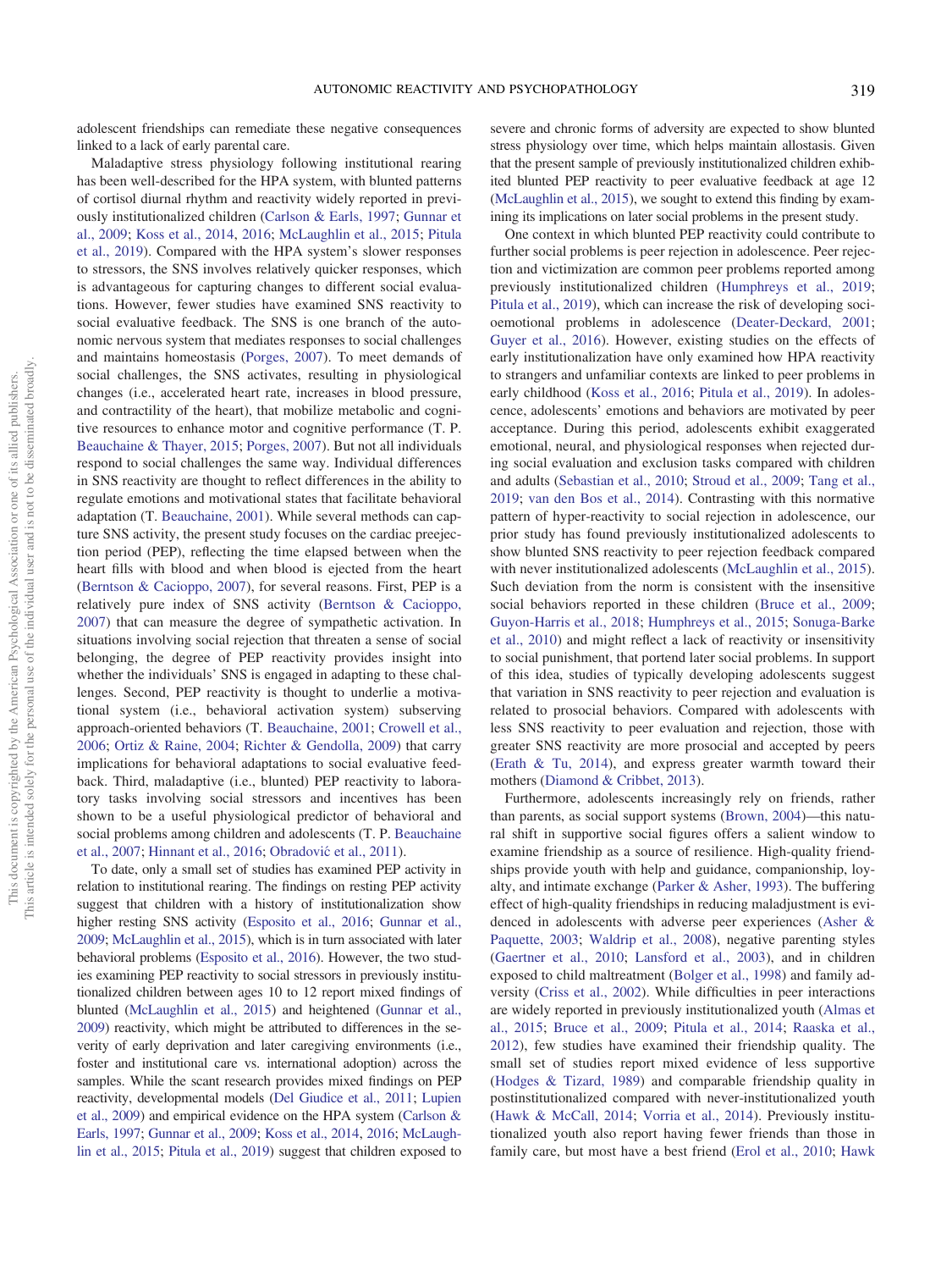[& McCall, 2014;](#page-10-13) [Tang et al., 2021\)](#page-11-16). These findings suggest that the ability to build a close friendship is not completely compromised. In fact, having one supportive close friendship can protect against maladjustment ([Asher & Paquette, 2003;](#page-9-14) [Bolger et al.,](#page-9-16) [1998](#page-9-16); [Criss et al., 2002](#page-9-17); [Gaertner et al., 2010;](#page-9-15) [Lansford et al.,](#page-10-11) [2003](#page-10-11); [Waldrip et al., 2008](#page-12-0)). To identify how supportive friendships can alter maladpative pathways leading to peer problems in the present study, we tested a moderated mediation model.

The present study examined maladaptive SNS reactivity to peer rejection feedback as a mechanism that explains the link between early institutional rearing and peer problems, and the protective role of supportive friendships in changing this developmental pathway in the Bucharest Early Intervention Project (BEIP). The BEIP is the only randomized controlled trial of foster care as an alternative to institutional care ([Zeanah et al., 2003\)](#page-12-1). Participants include three groups: (a) adolescents who as infants were abandoned to institutions and randomized to the care as usual group (CAUG); (b) adolescents who were abandoned as infant and randomized to the foster care group (FCG) after 6–30 months of institutional care; and (c) adolescents who were never institutionalized (NIG). A prior report on this sample showed main effects of early institutionalization on blunted SNS response to peer rejection at age 12, such that both the care as usual and foster care groups showed less PEP reactivity to peer rejection compared with the never-institutionalized group [\(McLaughlin et al., 2015\)](#page-11-3). Here, we extended that prior study by further examining: (a) whether SNS reactivity to peer rejection in early adolescence at age 12 mediated changes in peer problems by late adolescence at age 16 in previously institutionalized adolescents using a mediation model; and (b) whether the strength of this indirect relation was moderated by high-quality friendships using a moderated mediation model.

We had two aims. First, we assessed the effect of institutionalization compared with never-institutionalized children (i.e., comparing the CAUG and FCG to the NIG). We hypothesized that less PEP reactivity to peer rejection at age 12 would mediate the association between early institutionalization and greater peer problems at age 16, accounting for prior peer problems. Furthermore, we expected supportive friendship to buffer against peer problems, such that the indirect effect of early institutionalization on peer problems via PEP reactivity would be diminished at high-quality friendship. Second, we tested the effect of foster care intervention, by comparing the FCG to the CAUG. Our prior work suggests that foster care intervention improves some aspects of peer interactions, such as social communication [\(Almas et al., 2015](#page-9-0); [Levin et al., 2015](#page-10-14)), However, other aspects of peer interactions do not significantly improve [\(Almas et al., 2015](#page-9-0)), including PEP reactivity to peer rejection, though the pattern of PEP reactivity is slightly higher in the FCG compared with the CAUG [\(McLaughlin et al., 2015](#page-11-3)). Based on this prior knowledge, we explored whether the indirect effect via PEP reactivity would be diminished by higher quality friendships in adolescents assigned to the FCG relative to the CAUG.

#### Method

## Participants

Trial design and participant selection have been previously described [\(Zeanah et al., 2003](#page-12-1)) and are shown in [Figure 1.](#page-3-0) Physical examination was completed on 187 infants, ranging from 6–31 months, in six institutions in Bucharest, Romania; 51 children were excluded for serious medical conditions (e.g., fetal alcohol syndromes). Accordingly, 136 children (ages 6–30 months) were recruited. After the baseline assessment, half of the children were randomly assigned to care as usual (CAUG:  $n = 68$ ) or to foster care (FCG:  $n = 68$ ; [Zeanah et al., 2003](#page-12-1)). Within the FCG, the mean age of foster care placement was 22.63 months  $(SD = 7.33$ , range = 6.81–33.01). At baseline, a group of age- and gender-matched never-institutionalized children (NIG:  $n = 72$ ) was recruited from pediatric clinics in Bucharest; However, the NIG did not consistently return to the study, as such additional NIG were recruited in follow-up visits, at age 8 ( $n = 61$ ), and age 16 ( $n = 2$ ). At age 12  $(M<sub>age</sub> = 12.64, SD = .53)$ , participants completed a social rejection task, while electrocardiogram (ECG) and impedance cardiography (ICG) data were recorded [\(McLaughlin et al., 2015](#page-11-3)), and a friendship quality questionnaire. At both ages 12 and 16 ( $M_{\text{age}} = 16.55$ ,  $SD = .60$ ), a primary caregiver of the participants completed questionnaires on peer problems.

Monte Carlo simulation-based power calculations performed in Mplus, Version 8 ([Muthén & Muthén, 2002\)](#page-11-17) indicated that the secured sample size has sufficient power (.80) to detect unconditional and conditional (moderated) indirect effects of at least  $\beta$  = .11, even when participants with missing data are excluded.

Study procedures were approved by local commissions on child protection in Bucharest, the Romanian Ministry of Health, an ethics committee of Bucharest University, and institutional review boards of the institutions of the three principal investigators, including Boston Children's Hospital, Tulane University, and University of Maryland. Consent was obtained from children's legal guardian and assent was obtained from the children.

# Physiological Baseline and Peer Evaluation Task at Age 12

Participants completed resting and task-based SNS activity assessments on the same day. Thirty minutes after arrival to the laboratory, participants sat quietly without moving while wearing ECG equipment for 5 min, during which baseline resting period was collected.

The peer evaluation task, adapted from a computerized social rejection task called the Chatroom ([Guyer et al., 2008\)](#page-10-15), designed for children and adolescents, took place over two sessions. The first session was completed on a prior day without physiological data collection. Participants were led to believe that they would play a game to learn how children choose friends and were presented with 30 photographs of children along with brief profiles of each child including information on their (a) favorite sport; (b) favorite food; and (c) favorite music, band, or singer. Participants were told that they would have an opportunity to meet one of the other children in a subsequent visit and were asked to select 10 children that they were most interested in meeting. Then the participants had their own pictures taken and provided information about their favorite sport, food, and music, band, or singer to create their own profile. Participants were told that the 30 other children would view the participants' picture and profile and decide whether they want to meet the participant.

In the session with physiological data recording on a subsequent day, participants were told that each of the 30 children had decided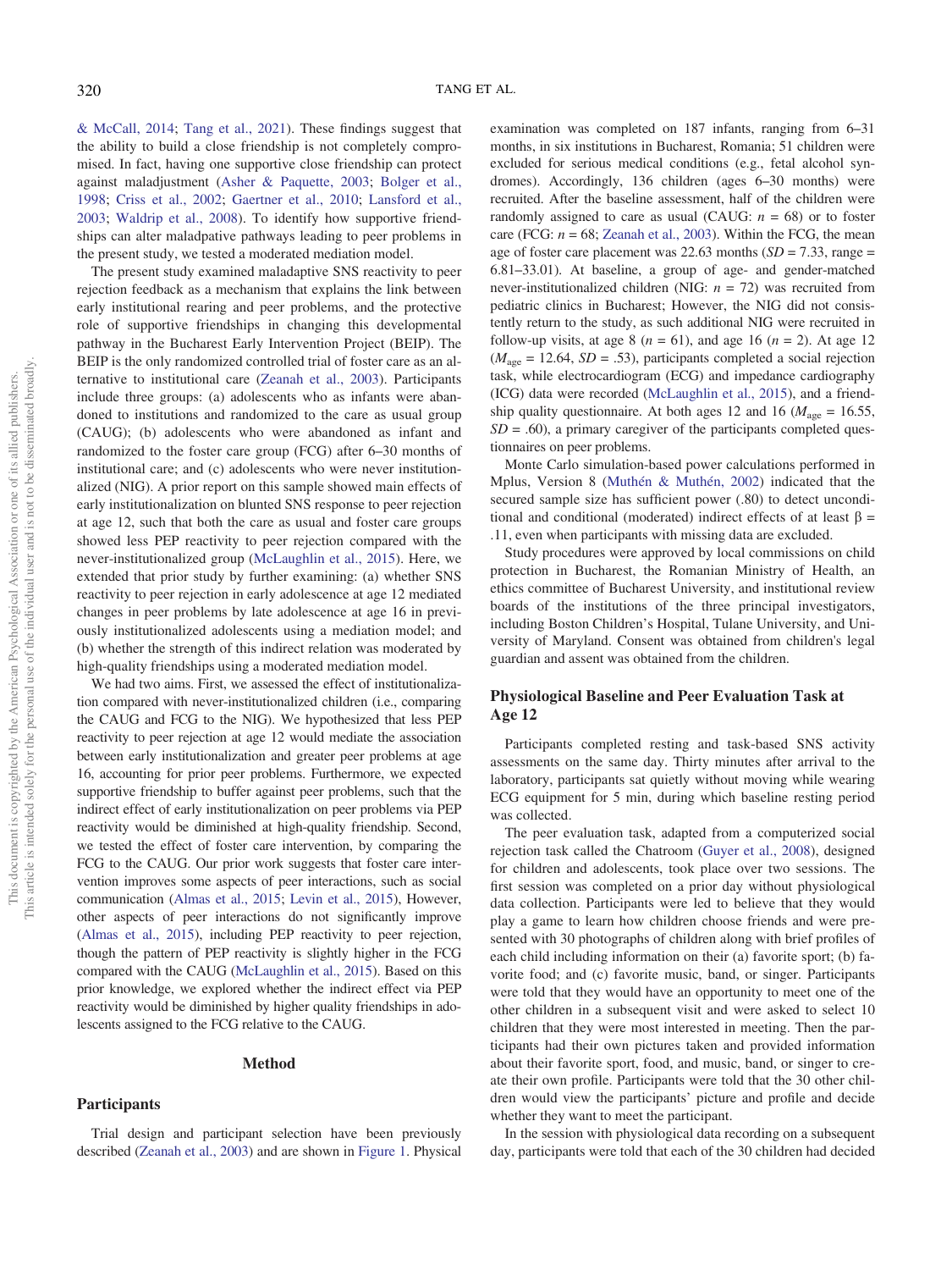<span id="page-3-0"></span>Figure 1 CONSORT Diagram



Note. See the online article for the color version of this figure.

whether they wanted to meet the participant. Participants were then told that they would learn which of these children wanted to meet them. Trained experimenters delivered feedback about how the participants were ostensibly rated by other children in several phases. The photos of the 30 other children were arranged on two boards, one green and one red. The 10 photos of the children who the participants wanted to meet were placed on the green board; the 20 photos of children who the participant did not want to meet were placed on a red board. Children were told that each photo would be moved to another set of two new boards—photos moved to the green board were children who wanted to meet the participants, whereas photos moved to the red board were children who did not want to meet the participants.

First, the experimenter delivered feedback about five of the 10 children who the participant wanted to meet. Each of these photos were moved to the red board, indicating that these children did not want to meet the participant. Next, the experimenter delivered feedback about 10 of the 20 children who the participant did not want to meet. Half of the photos were moved to the green board, and half were moved to the red board. These two rounds of feedback were repeated for the remaining five children, who the participant wanted to meet, followed by the 10 children who the participant did not want to meet. The experimenters were trained to provide feedback every 20 s throughout the feedback phase and pretended to read responses off a piece of paper with responses of

the 30 children about the participant. Physiological responses were recorded during the 2 min periods when experimenters provided rejection feedback about the 10 children who the participant preferred and who did not want to meet the participant (i.e., 0 out of the 10 children wanted to meet the participants). After the task, participants reported their emotions using a visual-analog scale by circling a face that best described how they felt  $(l = more positive$ affect; 5 = more negative affect; see [online Supplemental Materials](https://doi.org/10.1037/emo0001016.supp) [Figure S1\)](https://doi.org/10.1037/emo0001016.supp). Research assistants then debriefed the participants about the true nature of the task and communicated that the other children had never provided evaluations of them and that the feedback that was given was not real. Task stimuli were from a database including head-shot photographs of actors ages 11-17 who posed happy expressions under the instruction of an acting coach [\(Nelson et al.,](#page-11-18) [2004\)](#page-11-18). Participants' own photograph are original photos.

#### Physiological Data Analysis

ECG and ICG data were scored by blinded raters. Signals were averaged into 1 min epochs using Mindware Software (Mindware Technologies). PEP, a measure of sympathetic nervous system activation, representing the amount of time that elapses from the beginning of ventricular depolarization to the opening of the aortic valve (electrical systole), was calculated based on the ECG and ICG signals. The Q onset in the ECG and B onset in the ICG were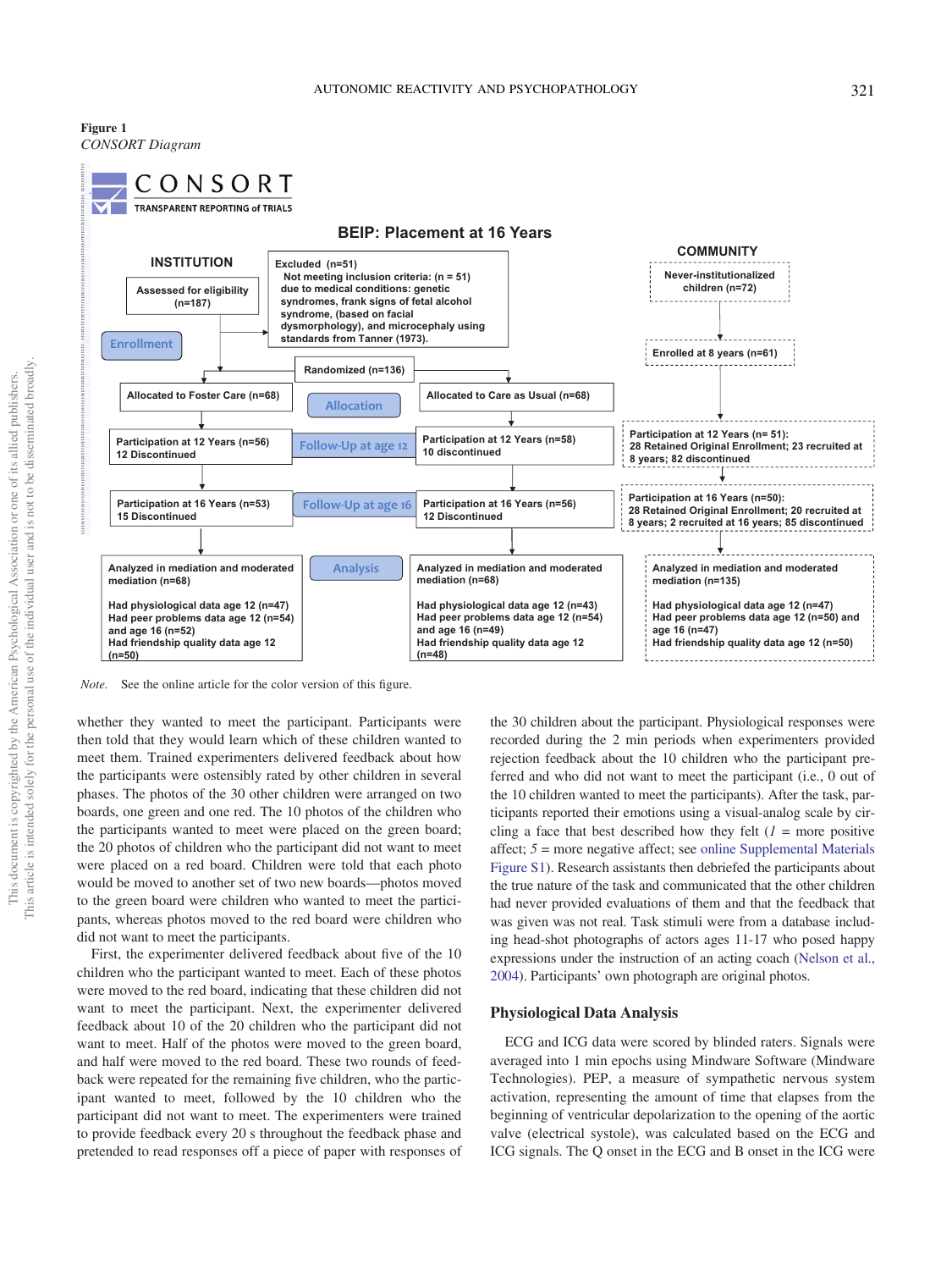placed using validated automated scoring algorithms [\(Berntson et](#page-9-19) [al., 2004](#page-9-19); [Lozano et al., 2007](#page-10-16)) that were visually inspected to ensure accurate placement and adjusted if needed. Stroke volume (SV), estimated from the  $dz/dt$  signal, provided an estimate of the amount of blood ejected from the heart on each cardiac cycle [\(Sherwood et al., 1990](#page-11-19)). There was high reliability across the two rejection feedback periods for PEP reactivity ( $r = .97$ ,  $p < .001$ ). PEP reactivity scores were calculated by subtracting the mean value at baseline from the mean across the two social rejection periods. More negative values of PEP reactivity reflect greater sympathetic activation.

# Adolescent Friendship Quality at Age 12

Participants completed the Friendship Quality Questionnaire [\(Parker & Asher, 1993](#page-11-14)), which measured multiple dimensions of relationship quality with reference to their best friend. The six dimensions of friendship quality include validation and caring, conflict resolution, conflict and betrayal, help and guidance, companionship and recreation, and intimate exchange. Examples of items include "would like me even if others didn't" and "loan each other things all the time." Items were rated on a 5-point scale  $(0 =$ not at all true,  $4 = really$  true). A total score of friendship quality was calculated by averaging the five dimensions measuring positive aspects of friendship quality which were correlated ( $rs = .38$ ) to .69,  $ps < .001$ ), excluding conflict and betrayal, which was uncorrelated or weakly correlated with the other five dimensions  $(rs = -.03$  to  $-.21$ ; [Blair et al., 2014](#page-9-20)). This total scale showed strong internal consistency ( $\alpha$  = .91).

## Peer Problems at Ages 12 and 16

Foster parents of the FCG and parents of the NIG completed the MacArthur Health and Behavior Questionnaire ([Essex et al.,](#page-9-21) [2002](#page-9-21)). For children living in institutions, a caregiver who knew the child best completed the questionnaire. The HBQ measures symptoms of mental and physical health problems, as well as social and school functioning of the child. Peer problems were measured using two subscales: (1) peer acceptance/rejection and (2) bullying. Example items include, "actively disliked by other kids, who reject him/her from their activities," and "is teased or ridiculed by other kids." Items were rated on a 4-point scale  $(1 =$ not at all like child,  $4 = \text{very much like child}$ . In this sample, the subscales showed strong consistency ( $\alpha$  = .87 to .93). Scores from the two subscales were combined to create a composite score of peer problems.

## Data Analyses

Path analyses were performed in Mplus Version 8 to test the study's hypotheses. To test whether PEP reactivity to peer rejection at age 12 indirectly explains the relation between study group and later peer problems, a simple mediation model was performed. To further test whether the indirect effects depended on levels of friendship quality, a moderated mediation model including an interactive pathway between PEP reactivity and friendship quality was performed. To assess the first aim examining the effect of institutionalization compared with never-institutionalized children, the models included two dummy-coded group variables with the NIG as the reference (CAUG vs. NIG and FCG vs. NIG; [Hayes &](#page-10-17) [Preacher, 2014\)](#page-10-17). To test the second aim assessing the effect of foster care compared with care as usual, the model was run again with CAUG coded as the reference (FCG vs. CAUG and NIG vs. CAUG). Statistical significance of indirect effects was determined with 10,000 bootstrapped 95% bias-corrected confidence intervals (CI; [MacKinnon et al., 2002\)](#page-10-18). Conditional effects of friendship quality on the indirect effect was assessed at high and low  $(\pm 1)$ SD) levels of friendship quality. Moderators and mediators were mean-centered before creating the interaction terms.

In all models, we adjusted for sex differences and prior peer problems at age 12 (i.e., peer problems at age 16 was regressed on peer problems at age 12 and sex; PEP reactivity was regressed on sex). Residual covariances among predictors and the mediator were included, resulting in fully saturated models; thus, we do not report model fit. Full information maximum likelihood estimation was used to reduce potential bias in parameter estimates due to missing data and to analyze all available data (i.e.,  $N = 271, 68$ ) CAUG, 68 FCG, 135 NIG; [Enders & Bandalos, 2001](#page-9-22)). Individuals with missing data did not differ from those without missing data on key variables, including peer problems ( $p = .518$ ), friendship quality ( $p = .839$ ), and PEP reactivity ( $p = .776$ ) at age 12, nor demographic variables, such as sex ( $p = .979$ ). There were more missing data in the NIG compared with the CAUG and FCG ( $p$  < .001) since the NIG did not always return to the study. The percentage of participants with missing data in each group varied across variables of interest (PEP reactivity: 38% CAUG, 31% FCG, 65% FCG; friendship quality: 29% CAUG, 27% FCG, 63% NIG, peer problems at age 12: 19% CAUG, 24% FCG, 63% NIG; peer problems at age 16: 29% CAUG, 31% FCG, 66% NIG). However, we ensured that the recruited NIG always matched on sex and age to the CAUG and FCG.

In sensitivity analyses, the mediation and moderated mediation models were repeated using Bayesian path analyses in Mplus, Version 8. Bayesian estimation performs better with smaller data sets and does not assume normality of distribution in the indirect effects compared with the maximum likelihood estimation and bootstrapping method in the main analysis ([Van De Schoot et al.,](#page-11-20) [2015](#page-11-20)). Bayesian path analyses were estimated using Markov Chain Monte Carlo (MCMC) simulations and Gibb's algorithms. Samples were derived from two chains and 200,000 iterations, with the first 100,000 iterations as the "burn-in" phase that did not represent the posterior distribution. To derive indirect effects with two-tailed 95% credibility intervals and one-tailed p-values from posterior probability distributions, the input data were expressed as standardized values. Normally distributed informative priors for regression coefficients of the effect of group on PEP reactivity (CAUG vs NIG:  $\beta$  = .80,  $SD = .10$ ; FCG vs NIG:  $\beta$  = .51,  $SD =$ .15; FCG vs CAUG:  $\beta = -.29$ ,  $SD = .08$ ), and the effect of PEP reactivity on social problems ( $\beta = .31$ ,  $SD = .03$ ) were expressed as standardized values and SDs. These priors were based on our previous report showing moderate to large effects of institutionalization and foster care intervention on PEP reactivity to various social stressors at age 12 (CAUG vs NIG:  $\beta$  = .65 to .95; FCG vs NIG: β = .44 to .58; FCG vs CAUG: β =  $-.21$  to  $-.37$ ; [McLaugh](#page-11-3)[lin et al., 2015](#page-11-3)), and a moderate association between PEP reactivity to social rejection and peer problems at age 12 ( $r = .31$ ; see [Table 1\)](#page-5-0). A similar effect size for the relation between cardiac responses to social exclusion and peer problems ( $\beta = .30$ ) also has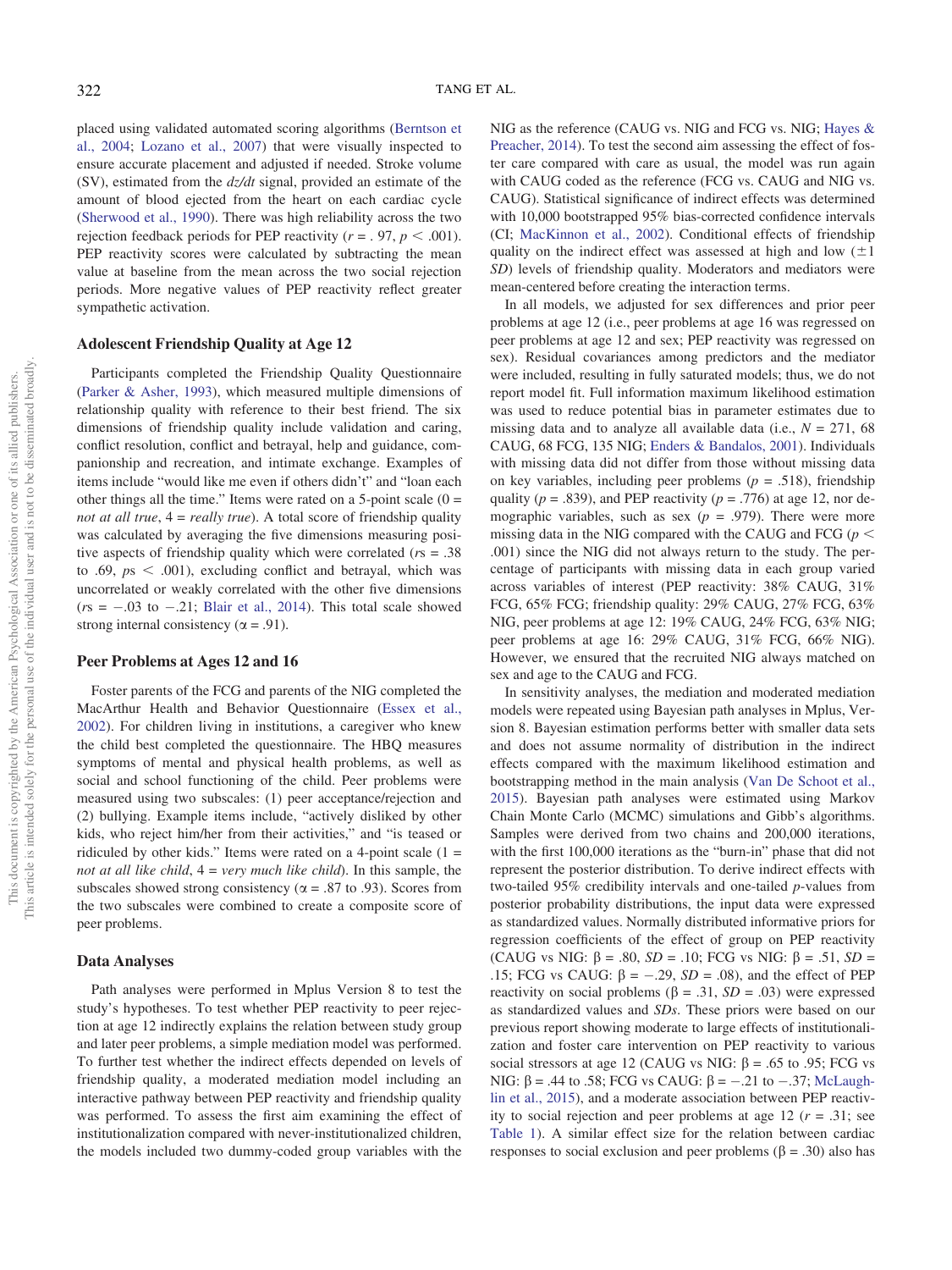<span id="page-5-0"></span>

| Table 1                                       |  |
|-----------------------------------------------|--|
| <b>Bivariate Correlations Among Variables</b> |  |

| <b>Measures</b>                            |         |        |         |        |        | O.  |
|--------------------------------------------|---------|--------|---------|--------|--------|-----|
| 1. PEP reactivity to peer rejection age 12 |         |        |         |        |        |     |
| 2. Affect after peer rejection age $12a$   | $-.21*$ |        |         |        |        |     |
| 3. Friendship quality age 12               | $-.06$  | $-.13$ |         |        |        |     |
| 4. Peer problems age 12                    | $.31*$  | $-.05$ | $-.02$  |        |        |     |
| 5. Peer problems age 16                    | $.29*$  | $-.14$ | $-.20*$ | $.37*$ |        |     |
| 6. Sex (male)                              | .08     | $.20*$ | $-.34*$ | .09    | $.30*$ |     |
| Age at foster care placement               | $-.05$  | $-.02$ | $-.19$  | .10    | .19    | .26 |

*Note.* PEP = preejection period. PEP and affective ratings  $(n = 137)$ , friendship quality  $(n = 148)$ , problems at age 12  $(n = 158)$ , and age 16 ( $n = 148$ ). Age at foster care placement ( $n = 65$ ). <br><sup>a</sup> Higher values indicate negative affect.

 $*_{p} < .05.$  \*\*  $p < .001.$ 

been reported in another study [\(White et al., 2021](#page-12-2)). For the interaction effect between friendship quality and PEP reactivity, we used a medium effect size ( $\beta$  = .35, *SD* = .10). Convergence of the model was determined with a strict potential scale reduction (PSR) criterion value of 1.01 ([Gelman et al., 2013\)](#page-9-23). Model fit was determined with posterior predictive p-value between .05 to .50 (values close to .50 indicate excellent fit) and 95% CIs for the chi-square difference between observed and simulated data, with the center of the interval being close to zero ([Asparouhov &](#page-9-24) [Muthén, 2021\)](#page-9-24).

## **Results**

#### Preliminary Analyses

## Task Effect

Task effects have been previously reported [\(McLaughlin et al.,](#page-11-3) [2015](#page-11-3)). In the full sample, peer rejection feedback elicited greater PEP ( $M = 97.33$ ,  $SD = 9.85$ ) compared with baseline ( $M = 98.90$ ,  $SD = 9.75$ ,  $t(135) = -5.14$ ,  $p < .001$ . This indicated that peer rejection engaged SNS activation. Greater PEP reactivity to rejection feedback correlated with more negative affect reported after the task  $(r = -.21, p = .015)$ , indicating that changes in sympathetic reactivity was a correlate of negative affect linked to social rejection.

Descriptive statistics of measures across groups are reported in [Table 2.](#page-6-0) Group contrasts using t tests showed group differences in peer problems at ages 12 and 16, with the ever-institutionalized groups (both CAUG and FCG) showing more problems than the NIG. The FCG and CAUG showed comparable levels of peer problems at ages 12 and 16. For physiological and behavioral responses to the rejection task at age 12, the CAUG and FCG showed less PEP reactivity (i.e., less sympathetic activation) and more positive affect after the task compared with the NIG, as previously reported [\(McLaughlin et al., 2015](#page-11-3)). The CAUG and FCG did not differ in PEP reactivity and affective ratings after the task. There were no group differences in friendship quality at age 12.

Bivariate correlations among measures collapsed across groups are reported in [Table 1](#page-5-0). Less PEP reactivity to rejection feedback at age 12 correlated with more peer problems at ages 12 and 16 ( $rs = .29$  to .31,  $ps < .001$ ). Friendship quality at age 12 was not concurrently related to PEP reactivity or peer problems at age 12, but was related to fewer peer problems at age 16 ( $r = -.20$ ,  $p < .05$ ).

#### Effect of Early Institutionalization

Mediation. The first question addressed whether PEP reactivity to social rejection mediates the effect of early institutionalization on peer problems. In the simple mediation model, both the CAUG and FCG showed less PEP reactivity (i.e., less sympathetic activation) to peer rejection at age 12; in turn, less PEP reactivity to peer rejection was related to greater peer problems at age 16 (see [Table 3\)](#page-7-0). Follow-up analyses showed that the indirect effect via PEP reactivity to rejection in the associations between early institutionalization (i.e., both CAUG and FCG) and later peer problems were significantly different than zero relative to the NIG ([Table 4A\)](#page-8-0).

Moderated Mediation. The second question addressed whether high quality friendship can attenuate the effect of early institutionalization on peer problems. Results from the moderated mediation ([Figure 2A\)](#page-8-1) showed that the indirect effect of study group on peer problems via PEP reactivity depended on friendship quality,  $\beta = -.17$ ,  $b = -.04$ ,  $SE = .02$ ,  $p < .05$  (see [Table 3\)](#page-7-0). Simple slopes tests of this interaction indicated that at low ( $b = .05$ , SE  $= .02, p = .005$ , but not high ( $b = .00, SE = .01, p = .969$ ), levels of friendship quality, less PEP reactivity at age 12 predicted more peer problems at age 16 ([Figure 2B\)](#page-8-1). Similarly, follow-up analyses revealed significant conditional indirect effects at low, but not high, levels of friendship quality [\(Table 4B](#page-8-0)): Among adolescents with a history of institutionalization (i.e., CAUG and FCG) with low quality friendships, less PEP reactivity predicted more peer problems, compared with the NIG. In contrast, the indirect effects were not statistically significant at high levels of friendship quality ([Table 4B\)](#page-8-0), indicating that high-quality friendships diminished this indirect effect.

## Intervention Effect of Foster Care

To assess the intervention effect of foster care, we compared the FCG to the CAUG by repeating the prior models; whereby, the reference group was changed to the CAUG. Results from the simple mediation model showed that the FCG and CAUG did not differ in the magnitude or direction of any path coefficients for direct effects on the outcome, mediator ([online Supplemental Materials](https://doi.org/10.1037/emo0001016.supp) [Table S1](https://doi.org/10.1037/emo0001016.supp)), nor indirect effect [\(online Supplemental Materials](https://doi.org/10.1037/emo0001016.supp) [Table S2](https://doi.org/10.1037/emo0001016.supp)). Likewise, in the moderated-mediation model, none of the path coefficients ([online Supplemental Materials Table S1\)](https://doi.org/10.1037/emo0001016.supp) nor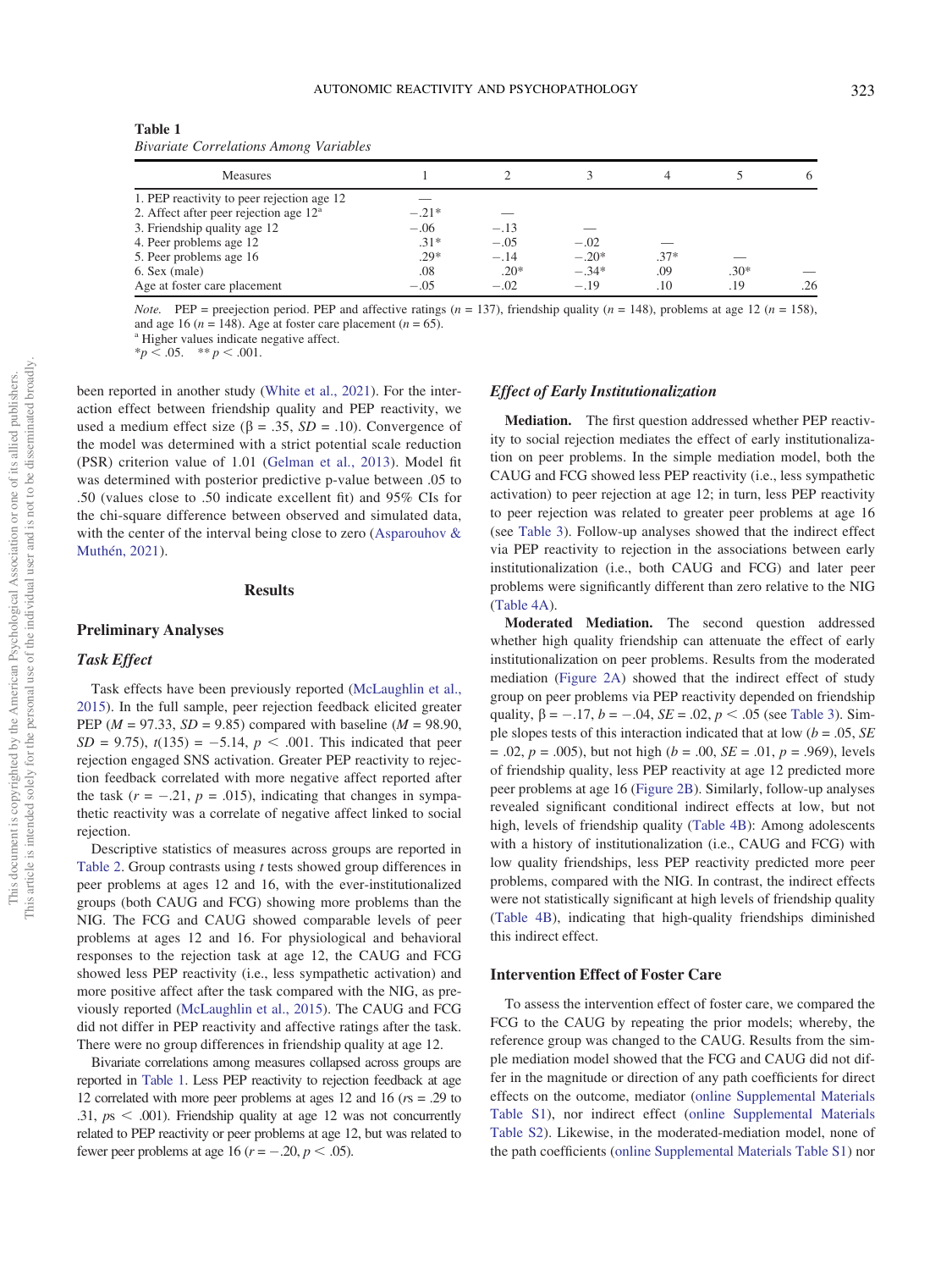| j                    |               |
|----------------------|---------------|
| i<br>j               | ł<br>ċ        |
|                      |               |
| Ì                    |               |
| i                    |               |
|                      |               |
| ì                    |               |
|                      |               |
| ł                    |               |
|                      |               |
|                      |               |
|                      |               |
| i                    |               |
|                      |               |
|                      |               |
| $\ddot{\zeta}$<br>l  |               |
|                      |               |
|                      |               |
|                      |               |
| ì                    |               |
|                      |               |
|                      | į<br>١        |
|                      |               |
|                      |               |
|                      |               |
| ç<br>į               |               |
| I<br>)               |               |
|                      |               |
| I                    |               |
|                      |               |
| ļ                    | $\frac{1}{2}$ |
|                      |               |
|                      | J             |
| ç                    |               |
| ï                    |               |
|                      |               |
| $\ddot{\phantom{a}}$ | Š             |
| ï                    | i             |
|                      | ť             |
|                      |               |
|                      | ć             |
|                      |               |
|                      | ì<br>ł<br>j   |
| 3                    | į             |
| ł<br>j<br>ĭ          |               |
| ï<br>è               | ł             |
|                      |               |
| ì<br>j               |               |
| j                    |               |
|                      |               |
|                      |               |
| ¢                    |               |
|                      |               |
|                      |               |
|                      |               |
|                      |               |
|                      | j             |
| $\overline{1}$       |               |
| ł                    | his           |
|                      | i<br>۰        |
|                      |               |

**Table 2**<br>Descriptive Statistics

<span id="page-6-0"></span>

|                                                 | <b>DI</b> Z      | CAUG                                                                                       | FCG              |              | p values from group contrasts |              |
|-------------------------------------------------|------------------|--------------------------------------------------------------------------------------------|------------------|--------------|-------------------------------|--------------|
| Measures                                        |                  | $M \pm SD$ (range)                                                                         |                  | CAUG vs. NIG | FCG vs. NIG                   | CAUG vs. FCG |
| PEP reactivity to peer rejection age 12         | $-2.85 \pm 4.61$ | $-.50 \pm 2.41$                                                                            | $-1.25 \pm 2.84$ | .004         | .046                          | .183         |
|                                                 | $(-16.55, 3.30)$ | $(-5.61, 7.10)$                                                                            | $(-9.85, 3.40)$  |              |                               |              |
| Affect after peer rejection age 12 <sup>ª</sup> | $2.26 \pm .68$   | $1.63 \pm .79$                                                                             | $1.87 \pm .65$   | < 0.001      | .006                          | .110         |
|                                                 | (1.00, 3.00)     | (1.00, 5.00)                                                                               | (1.00, 3.00)     |              |                               |              |
| Friendship quality age 12                       | $3.06 \pm .66$   | $2.84 \pm .64$                                                                             | $2.88 \pm .62$   | .102         | .168                          | 760          |
|                                                 | (.31, 4.00)      | (1.41, 3.89)                                                                               | (1.66, 3.96)     |              |                               |              |
| Peer problems age 12                            | $1.29 \pm .39$   | $1.80 \pm .66$                                                                             | $1.67 \pm .58$   | 001          | 5001                          | 277          |
|                                                 | (1.00, 2.55)     | (1.00, 3.81)                                                                               | (1.00, 3.25)     |              |                               |              |
| Peer problems age 16                            | $1.19 \pm .31$   | $1.60 \pm .55$                                                                             | $1.52 \pm .65$   | 001          | .002                          | 534          |
|                                                 | 1.00, 2.29       | (1.00, 3.39)                                                                               | (1.00, 3.41)     |              |                               |              |
| Sex (n female, %)                               | 71 (52.6%)       | $35(51.5\%)$                                                                               | 34 (50.0%)       |              |                               |              |
| Ethnicity (%)                                   |                  |                                                                                            |                  |              |                               |              |
| Romanian                                        | 91.90%           | $50.00\%$                                                                                  | 61.00%           |              |                               |              |
| Roma                                            | 7.10%            | 37.50%                                                                                     | 25.50%           |              |                               |              |
| Other or unknown                                | $1.00\%$         | 12.50%                                                                                     | 13.50%           |              |                               |              |
| Age at foster care placement (months)           |                  | $\begin{array}{c} \begin{array}{c} \begin{array}{c} \end{array}\\ \end{array} \end{array}$ | 22.63            |              |                               |              |
|                                                 |                  |                                                                                            | (6.81, 33.01)    |              |                               |              |

problems at age 12 ( $n = 158$ ), and age 16 ( $n = 148$ ). Age at foster care placement ( $n = 65$ ). problems at age 12 ( $n = 158$ ), and age 16 ( $n = 148$ ). Age at foster care placement ( $n = 65$ ). Higher values indicate negative affect.

Higher values indicate negative affect.

the conditional indirect effects ([online Supplemental Materials](https://doi.org/10.1037/emo0001016.supp) [Table S2](https://doi.org/10.1037/emo0001016.supp)) were statistically different.

## Sensitivity Analysis

Results from the sensitivity analyses using Bayesian estimation revealed a similar pattern of results in the mediation model and moderated mediation models ([online Supplemental Materials](https://doi.org/10.1037/emo0001016.supp) [Table S3](https://doi.org/10.1037/emo0001016.supp)). In examining the effect of early institutionalization (i.e., CAUG and FCG) on peer problems, the unconditional indirect effect via less PEP reactivity was statistically significant at one-tailed  $p$ -values  $\lt$ . 05, though the two-tailed credibility intervals included zero. The conditional indirect effect through low friendship quality was also significant, as indicated by both onetailed  $p$ -values  $\lt$  .05 and credibility intervals that did not include zero. In examining the effect of foster care intervention, we again found no statistically significant differences in the unconditional and conditional indirect effects between the FCG and CAUG ([online Supplemental Materials Table S3](https://doi.org/10.1037/emo0001016.supp)).

## **Discussion**

This study leverages data from the BEIP to examine sympathetic reactivity to social rejection feedback as a developmental pathway linking early institutional rearing with peer difficulties and the protective role of supportive friendships. Results showed that less PEP reactivity to social rejection feedback at age 12 partially explained the association between early institutionalization and greater peer problems at age 16, when previously institutionalized adolescents had low-quality friendships at age 12. In contrast, these indirect effects were not evidenced in previously institutionalized adolescents who had high-quality friendships at age 12. We found no effect of foster care intervention compared with care as usual in any direct or indirect effects. These findings suggest that blunted sympathetic responses to social rejection might play a role in contributing to greater peer problems following early institutionalization. However, the development of supportive friendships can diminish the effect of blunted sympathetic reactivity on further peer problems.

The mediating role of blunted sympathetic reactivity to social rejection feedback converge with studies of humans and animal models, which suggest that dysregulated stress physiology as a pathway through which early adverse caregiving experiences contribute to social and emotional difficulties [\(Gunnar, 2000](#page-10-19); [Lupien](#page-10-3) [et al., 2009](#page-10-3) ; [McEwen, 2004](#page-11-21)). Our findings extend prior work reporting blunted HPA responses to strangers and novelty mediate the relations between early institutionalization and peer and externalizing problems in early childhood [\(Koss et al., 2016;](#page-10-4) [Pitula et](#page-11-4) [al., 2019](#page-11-4)). Less sympathetic reactivity in the context of social rejection observed among previously institutionalized adolescents might re flect fearlessness or unresponsiveness to being rejected. This interpretation aligns with their positive affective ratings after the task compared with the NIG who reported more negative affect, and aligns with studies showing associations between blunted sympathetic responses, callousness, and poor social functioning (T. P. [Beauchaine et al., 2007;](#page-9-6) [Hinnant et al., 2016](#page-10-7); Obradović et al., 2011; [Ortiz & Raine, 2004](#page-11-6)). Underresponsiveness to social rejection can lead to inappropriate behavioral adaptation in social interactions, as hypo-arousal of the sympathetic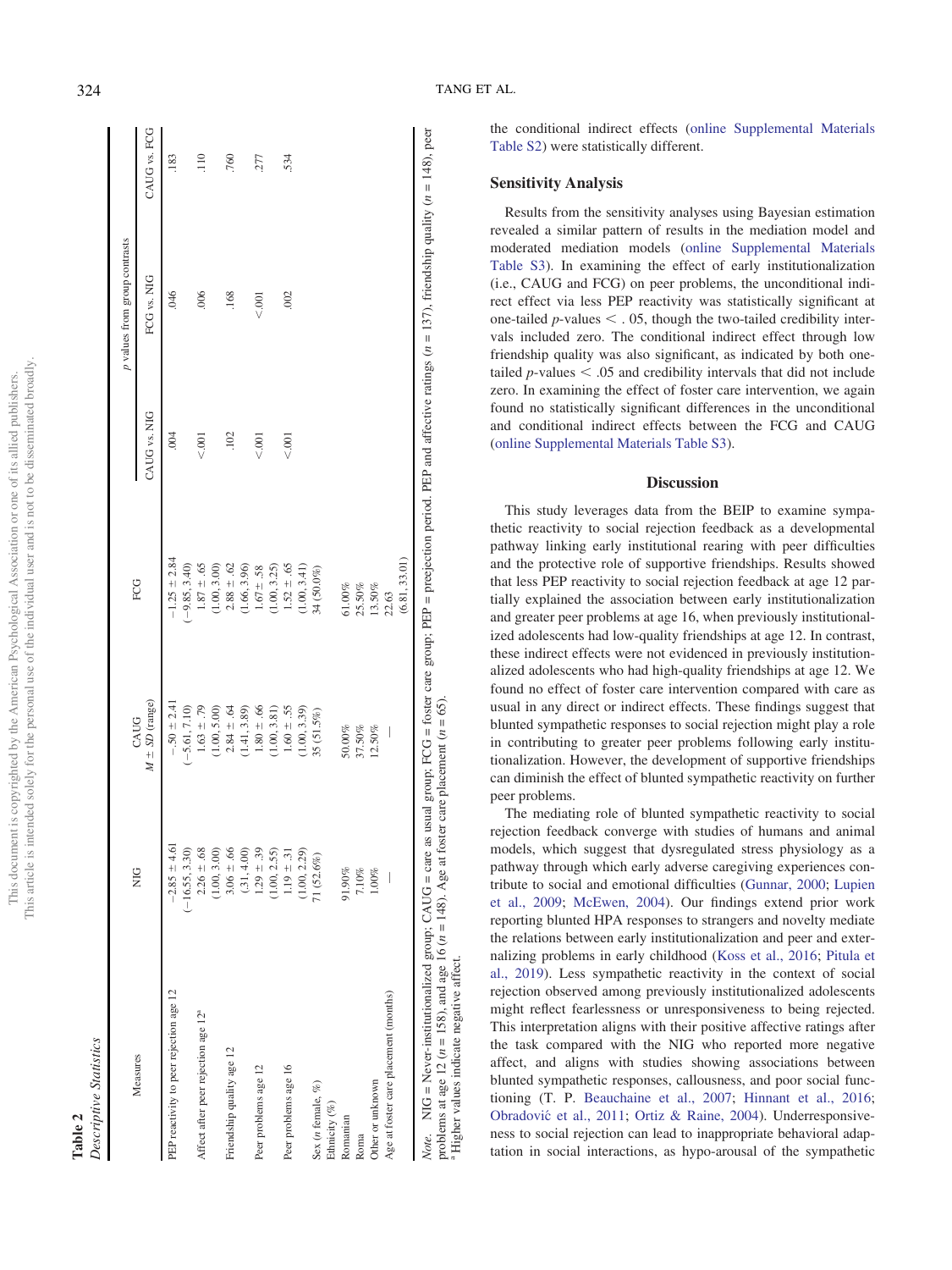#### <span id="page-7-0"></span>Table 3

| Simple mediation                        |        | Moderated mediation     |         |                            |
|-----------------------------------------|--------|-------------------------|---------|----------------------------|
| Parameters                              | ß      | $b$ [95% CI]            | β       | $b$ [95% CI]               |
| Effect on mediator: PEP age 12          |        |                         |         |                            |
| CAUG vs. NIG                            | $.28*$ | 2.31 [.90, 3.88]        | $.28*$  | 2.32 [.89, 3.91]           |
| FCG vs. NIG                             | $.19*$ | 1.56 [.08, 3.15]        | $.19*$  | $1.57$ [.08, 3.17]         |
| Sex (male)                              | .05    | $.37$ [ $-.80, 1.48$ ]  | .05     | $.37$ [ $-.80, 1.48$ ]     |
| Effect on outcome: Peer problems age 16 |        |                         |         |                            |
| PEP age 12                              | $.13*$ | $.02$ [ $.01$ , $.04$ ] | $.16*$  | $.02$ [.01, .05]           |
| CAUG vs. NIG                            | $.17*$ | $.21$ [.01, .42]        | .14     | $.17$ [ $-.04, .39$ ]      |
| FCG vs. NIG                             | .13    | $.17$ [ $-.00, .36$ ]   | .11     | $.14$ [ $-.03, .33$ ]      |
| Peer problems age 12                    | $.24*$ | $.22$ [ $.07, .38$ ]    | $.24*$  | $.21$ [.07, .38]           |
| Sex (male)                              | $.23*$ | $.25$ [.09, .42]        | $.21*$  | $.23$ [ $.05, .42$ ]       |
| FO age 12                               |        |                         | $-.07$  | $-.06$ [ $-.20, .09$ ]     |
| $FO \times PEP$                         |        |                         | $-.17*$ | $-.04$ [ $-.09$ , $-.01$ ] |
| $R^2$ PEP                               | .08    |                         | .08     |                            |
| $R^2$ Peer problems age 16              | .24    |                         | .27     |                            |

Results From Mediation and Moderated Mediation Models Comparing Institutionalized Groups (i.e., CAUG and FCG) to the Never Institutionalized Group (NIG)

*Note.* N in analyses = 271. Reference group was NIG = never-institutionalized group; CAUG = care as usual group; FCG = foster care group; PEP = preejection period; FQ = friendship quality; CI = confidence interval.

\*  $p \leq .05.$  \*\*  $p \leq .01.$ 

adrenomedullary system influences individuals' attentional processes ([Giuliano, Karns, Bell, et al., 2018](#page-10-20); [Giuliano, Karns, Roos,](#page-10-21) [et al., 2018;](#page-10-21) [Hajcak et al., 2003](#page-10-22)) and reaction to cues of punishment [\(van Honk et al., 2003](#page-11-22)). Over time, bidirectional transactions among inappropriate interactions with peers, adverse peer experiences, including social withdrawal, a lack of peer relationships, and maladjustment are expected [\(Deater-Deckard, 2001](#page-9-9); [Rubin et](#page-11-23) [al., 2007](#page-11-23)). In fact, postinstitutionalized youth are known to exhibit persistent insensitive social behaviors [\(Bruce et al., 2009](#page-9-10); [Guyon-](#page-10-10)[Harris et al., 2018](#page-10-10); [Humphreys et al., 2015](#page-10-1); [Sonuga-Barke et al.,](#page-11-13) [2010](#page-11-13)) and peer problems, including peer rejection which are associated with their inattentive and aggressive behaviors [\(Humphreys](#page-10-8) [et al., 2019;](#page-10-8) [Pitula et al., 2019](#page-11-4)). Together, these findings suggest the ways in which blunted sympathetic reactivity to peer rejection might lead to further peer problems. However, we cannot establish discriminant predictive utility of peer rejection feedback beyond the social evaluative context of the task without data in other conditions. For example, blunted sympathetic reactivity to peer acceptance could also be related to inadequate affective responses in peer interactions that contribute to social problems.

In addressing the role of friendships, we found that high-quality friendships diminished the effect of blunted SNS reactivity on peer problems in previously institutionalized youths in the main analysis and sensitivity analysis. This finding suggests that positive friendships, which provide adolescents with social support beyond parental figures, can remediate some harmful effects of early institutionalization. These results extend prior studies reporting that high-quality friendships help to reduce maladjustment in children and adolescents exposed to other forms of early adversity [\(Bolger et al., 1998](#page-9-16); [Criss et al., 2002](#page-9-17); [van Harmelen et al., 2016\)](#page-11-24), or negative parenting ([Gaertner et al., 2010](#page-9-15); [Lansford et al., 2003\)](#page-10-11). Supportive friendships in adolescence may function in several ways to reduce peer problems such as peer victimization ([Bollmer](#page-9-25) [et al., 2005](#page-9-25); [Kendrick et al., 2012\)](#page-10-23). First, supportive friendships provide companionship and opportunities for socialization and developing social skills, including learning how to positively

reciprocate with each other (i.e., talking, laughing), how to handle social conflicts, and what social norms to follow [\(Bukowski et al.,](#page-9-26) [1998;](#page-9-26) [Hartup & Stevens, 1997;](#page-10-24) [Sullivan, 2013](#page-11-25)). Second, from a social capital perspective, supportive friendships are social resources that provide emotional support, self-esteem, and knowledge to help adolescents adjust to later challenges ([Bukowski et al., 1998](#page-9-26); [Hartup & Stevens, 1997](#page-10-24); [Rubin et al., 2004;](#page-11-26) [Sullivan, 2013\)](#page-11-25). Third, from an attachment perspective, supportive friendships in previously institutionalized adolescents may compensate for missing close caregiving relationships [\(Nickerson & Nagle, 2005\)](#page-11-27) to alter negative trajectories. These examples demonstrate the potential positive developmental significance of supportive friendships in previously institutionalized adolescents.

In assessing the effect of foster care intervention, we were unable to find statistically significant intervention effects in the main analysis and sensitivity analysis. This null effect might be due to statistical power limitations linked to our modest sample size, as such this result is interpreted with caution. Though, in line with this null effect, our prior studies in this sample suggest that foster care is effective in reversing negative outcomes in some, but not all, aspects of peer and social functioning. For example, in childhood, the FCG has better social communication skills [\(Levin](#page-10-14) [et al., 2015](#page-10-14)) and is less verbally reticent during an interaction with an unfamiliar peer compared with the CAUG ([Almas et al., 2015\)](#page-9-0); however, the two groups show comparable displays of socially withdrawn (e.g., onlooking) and engaged (e.g., cooperative) behaviors during the peer interaction [\(Almas et al., 2015](#page-9-0)). Other negative social outcomes that are not eradicated by foster care intervention alone include peer rejection and victimization problems in adolescence (see [Table 2\)](#page-6-0), which persist into adolescence. Furthermore, our previous study showed that while the foster care intervention remediated SNS reactivity to performance stressors, it did not improve SNS reactivity to peer evaluation measured in the current task ([McLaughlin et al., 2015](#page-11-3)). The present findings and nuances in which specific outcomes the foster care intervention can improve do not invalidate prior beneficial effects of foster care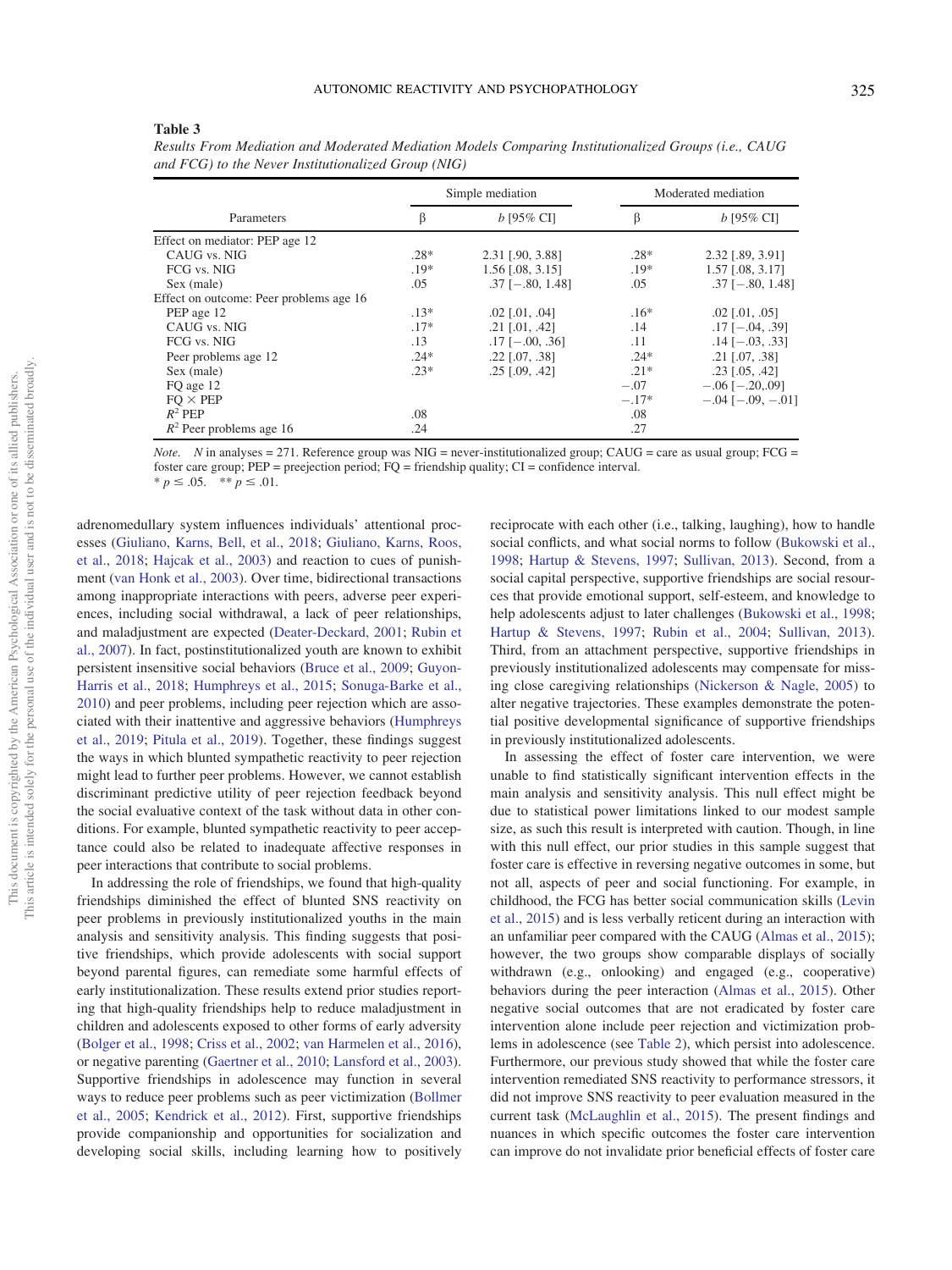<span id="page-8-1"></span><span id="page-8-0"></span>Table 4

| Unstandardized Indirect Effects From the Mediation Model (A) |
|--------------------------------------------------------------|
| and Conditional Indirect Effects at Low and High Levels of   |
| Friendship Quality From the Moderated Mediation Model (B)    |

| Estimates                                                          | $b$ [95% CI]                                                       |                                                                                |  |
|--------------------------------------------------------------------|--------------------------------------------------------------------|--------------------------------------------------------------------------------|--|
| (A) Indirect effects<br>CAUG vs. NIG<br>FCG vs. NIG                | $.045$ $[.005, .116]$ *<br>$.030$ $[.001, .092]$ *                 |                                                                                |  |
| (B) Conditional indirect<br>effects<br>CAUG vs. NIG<br>FCG vs. NIG | At low FO<br>$(-1 SD)$<br>.112 [.031, .249]*<br>.076 [.007, .202]* | At high FO<br>(1 SD)<br>$-.001$ [ $-.079, .054$ ]<br>$-.001$ [ $-.056, .039$ ] |  |

*Note.* N in analyses = 271. NIG = never-institutionalized group; CAUG  $=$  care as usual group; FCG = foster care group; FQ = friendship quality;  $CI =$  confidence intervals.  $* p < .05.$ 

documented in other development domains [\(Debnath et al., 2020;](#page-9-27) [Humphreys et al., 2018](#page-10-25); [Johnson et al., 2018](#page-10-26); [Nelson et al., 2007;](#page-11-28) [Wade et al., 2018](#page-11-29)), nor the beneficial effects of supportive friendships.

The protective effects of supportive friendships have implications for interventions. Establishing and maintaining high-quality friendships require the ability to appropriately reciprocate during peer interactions, which can be difficult tasks for previously institutionalized children. Interventions that improve social communication skills, such as listening to their peers to understand others' perspectives and responding empathically, and interpersonal problem-solving skills, such as controlling negative emotions and behaviors while resolving peer-conflicts, might be beneficial. As these adolescents age into adulthood, it would be important to examine other significant sources of social support, such as romantic partners, as buffers against maladjustment in adulthood.

Our findings are considered based on several strengths and limitations. Strengths include a longitudinal randomized design and theoretically grounded mediation models with variables and covariates in appropriate temporal sequences to support causal inferences about biological mechanisms. We also used a laboratorybased task to examine autonomic responses to peer rejection feedback at salient social development stages. However, there were several limitations. First, autonomic data were not collected during acceptance conditions. As such, we cannot provide discriminant validity or draw definitive conclusions about task manipulation based on differences between acceptance compared with rejection conditions, beyond the peer evaluative component of the task. Second, even though the passive receipt of rejection feedback reduces artifacts in the autonomic data, this design did not allow for participant interactions. Third, friendship quality was self-reported, which reflect the participants' subjective perception, and peer problems were reported by parents which may not provide a holistic perspective of peer problems in school settings. As such, it would be important for future studies to obtain more objective peer-nominations. Fourth, due to small sample sizes, we were unable to examine interactions with sex. To our knowledge, no prior studies have examined sex interactions in the relations between the SNS and peer problems among previously institutionalized adolescents, though studies of typically developing adolescents suggest sex differences in some forms of peer victimization (i.e., physical bullying; [Hong & Espelage, 2012](#page-10-27)) and some aspects of friendships (i.e., expression of intimacy) ([Hussong, 2000;](#page-10-28) [Rose](#page-11-30) [& Rudolph, 2006\)](#page-11-30). Future studies should use larger sample sizes to examine potential sex differences in this developmental pathway. Finally, while our goal was to identify how friendship might exert its protective effect on peer outcomes, we cannot establish causal relations between friendship and peer problems. Even though friendship quality with a best friend and peer likeability

#### Figure 2

Results From the Moderated Mediation Model and (B) Interaction Between PEP Reactivity to Peer Rejection Feedback and Friendship Quality on Peer Problems



Note. Standardized estimates are shown in path diagram. Group was dummy coded with NIG as the reference. To test the intervention effect, the analyses were run again with CAUG as the reference group. Paths accounting for sex are not shown for simplicity but are in [Table 3.](#page-7-0) FQ = friendship quality; PEP = preejection period; NIG = never institutionalized; CAUG = care as usual group; n.s. = nonsignificant; FCG= foster care group. \*p < .05. \*\*p < .001. See the online article for the color version of this figure.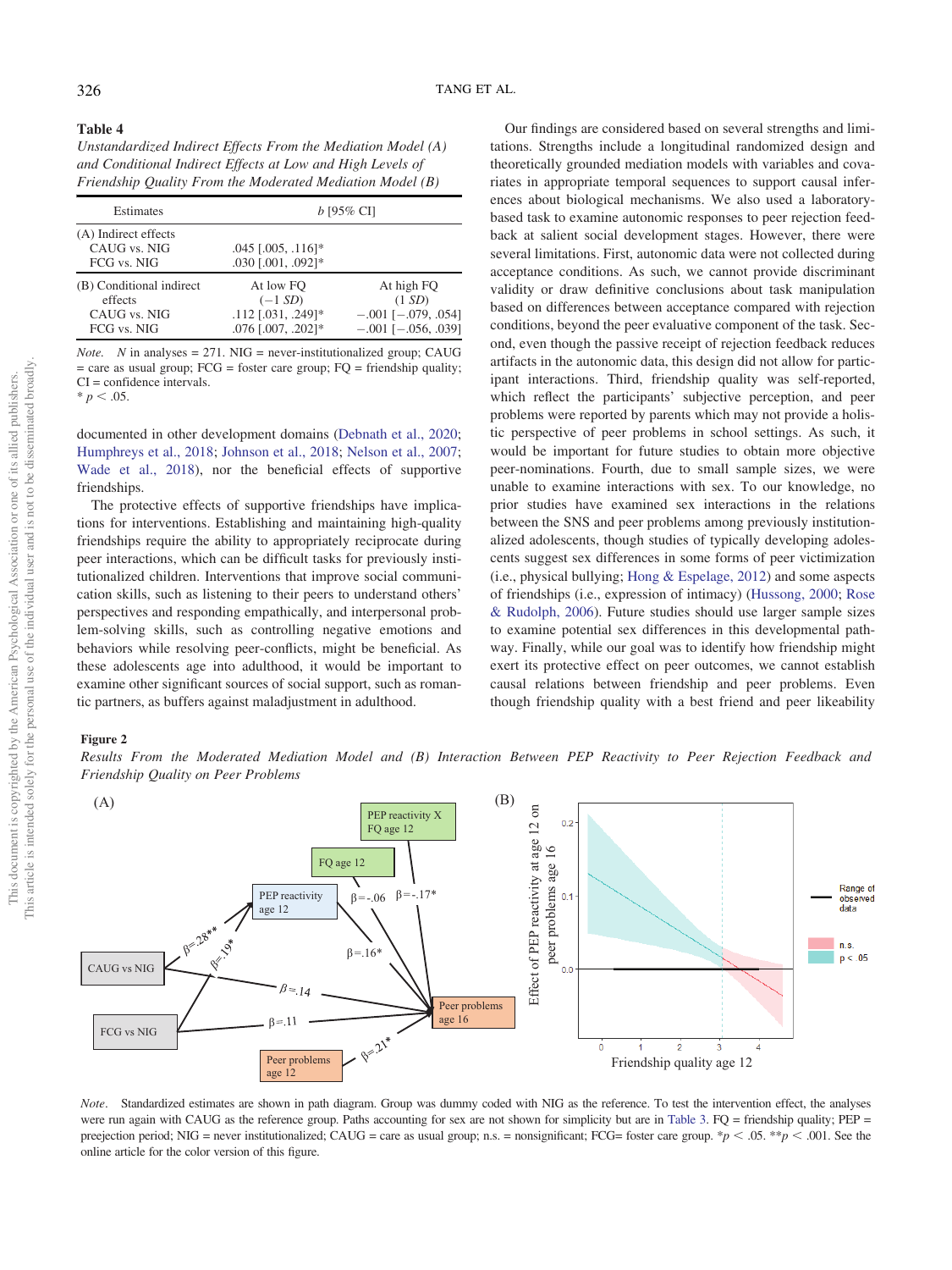and victimization by peers (measured by our peer problems composite) are distinct constructs theoretically and empirically (see [Table 1\)](#page-5-0), it is possible that these relations are driven by a third unmeasured construct. For example, children with certain personalities (e.g., sociable) or children who were already more socially competent, would be able to attract supportive friendships and might be more resilient to peer rejection and victimization.

In conclusion, blunted sympathetic reactivity to social rejection is one pathway that links early institutionalization with peer difficulties in adolescence, though this pathway depends on friendship quality. These findings have implications for targeting stress-regulation early in life and/or building social skills and peer support systems of institutionalized children to alter adverse trajectories.

## References

- <span id="page-9-0"></span>Almas, A. N., Degnan, K. A., Walker, O. L., Radulescu, A., Nelson, C. A., Zeanah, C. H., & Fox, N. A. (2015). The effects of early institutionalization and foster care intervention on children's social behaviors at the age of eight. Social Development, 24(2), 225–239. [https://doi.org/10.1111/](https://doi.org/10.1111/sode.12089) [sode.12089](https://doi.org/10.1111/sode.12089)
- <span id="page-9-14"></span>Asher, S. R., & Paquette, J. A. (2003). Loneliness and peer relations in childhood. Current Directions in Psychological Science, 12(3), 75–78. <https://doi.org/10.1111/1467-8721.01233>
- <span id="page-9-24"></span>Asparouhov, T., & Muthén, B. (2021). Advances in Bayesian model fit evaluation for structural equation models. Structural Equation Modeling, 28, 1–14. <https://doi.org/10.1080/10705511.2020.1764360>
- <span id="page-9-2"></span>Beauchaine, T. P., & Thayer, J. F. (2015). Heart rate variability as a transdiagnostic biomarker of psychopathology. International Journal of Psychophysiology, 98(2), 338–350. [https://doi.org/10.1016/j.ijpsycho.2015](https://doi.org/10.1016/j.ijpsycho.2015.08.004) [.08.004](https://doi.org/10.1016/j.ijpsycho.2015.08.004)
- <span id="page-9-3"></span>Beauchaine, T. (2001). Vagal tone, development, and Gray's motivational theory: Toward an integrated model of autonomic nervous system functioning in psychopathology. Development and Psychopathology, 13(2), 183–214. <https://doi.org/10.1017/S0954579401002012>
- <span id="page-9-6"></span>Beauchaine, T. P., Gatzke-Kopp, L., & Mead, H. K. (2007). Polyvagal Theory and developmental psychopathology: Emotion dysregulation and conduct problems from preschool to adolescence. Biological Psychology, 74(2), 174–184. <https://doi.org/10.1016/j.biopsycho.2005.08.008>
- <span id="page-9-4"></span>Berntson, G. G., & Cacioppo, J. T. (2007). Integrative physiology: Homeostasis, allostasis and the orchestration of systemic physiology. Handbook of Psychophysiology, 3, 433–452.
- <span id="page-9-19"></span>Berntson, G. G., Lozano, D. L., Chen, Y. J., & Cacioppo, J. T. (2004). Where to Q in PEP. Psychophysiology, 41(2), 333–337. [https://doi.org/](https://doi.org/10.1111/j.1469-8986.2004.00156.x) [10.1111/j.1469-8986.2004.00156.x](https://doi.org/10.1111/j.1469-8986.2004.00156.x)
- <span id="page-9-20"></span>Blair, B. L., Perry, N. B., O'Brien, M., Calkins, S. D., Keane, S. P., & Shanahan, L. (2014). The indirect effects of maternal emotion socialization on friendship quality in middle childhood. Developmental Psychology, 50(2), 566–576. <https://doi.org/10.1037/a0033532>
- <span id="page-9-16"></span>Bolger, K. E., Patterson, C. J., & Kupersmidt, J. B. (1998). Peer relationships and self-esteem among children who have been maltreated. Child Development, 69(4), 1171–1197. [https://doi.org/10.1111/j.1467-8624](https://doi.org/10.1111/j.1467-8624.1998.tb06166.x) [.1998.tb06166.x](https://doi.org/10.1111/j.1467-8624.1998.tb06166.x)
- <span id="page-9-25"></span>Bollmer, J. M., Milich, R., Harris, M. J., & Maras, M. A. (2005). A friend in need: The role of friendship quality as a protective factor in peer victimization and bullying. Journal of Interpersonal Violence, 20(6), 701–712. <https://doi.org/10.1177/0886260504272897>
- <span id="page-9-13"></span>Brown, B. B. (2004). Adolescents' relationships with peers. In R. M. Lerner & L. Steinberg (Eds.), Handbook of adolescent psychology (pp. 363–394). John Wiley & Sons Inc.
- <span id="page-9-10"></span>Bruce, J., Tarullo, A. R., & Gunnar, M. R. (2009). Disinhibited social behavior among internationally adopted children. Development and Psychopathology, 21(1), 157–171. <https://doi.org/10.1017/S0954579409000108>
- <span id="page-9-26"></span>Bukowski, W. M., Newcomb, A. F., & Hartup, W. W. (1998). The company they keep: Friendships in childhood and adolescence. Cambridge University Press.
- <span id="page-9-1"></span>Carlson, M., & Earls, F. (1997). Psychological and neuroendocrinological sequelae of early social deprivation in institutionalized children in Romania. Annals of the New York Academy of Sciences, 807(1), 419–428. <https://doi.org/10.1111/j.1749-6632.1997.tb51936.x>
- <span id="page-9-17"></span>Criss, M. M., Pettit, G. S., Bates, J. E., Dodge, K. A., & Lapp, A. L. (2002). Family adversity, positive peer relationships, and children's externalizing behavior: A longitudinal perspective on risk and resilience. Child Development, 73(4), 1220–1237. [https://doi.org/10.1111/1467](https://doi.org/10.1111/1467-8624.00468) [-8624.00468](https://doi.org/10.1111/1467-8624.00468)
- <span id="page-9-5"></span>Crowell, S. E., Beauchaine, T. P., Gatzke-Kopp, L., Sylvers, P., Mead, H., & Chipman-Chacon, J. (2006). Autonomic correlates of attention-deficit/hyperactivity disorder and oppositional defiant disorder in preschool children. Journal of Abnormal Psychology, 115(1), 174–178. [https://doi](https://doi.org/10.1037/0021-843X.115.1.174) [.org/10.1037/0021-843X.115.1.174](https://doi.org/10.1037/0021-843X.115.1.174)
- <span id="page-9-9"></span>Deater-Deckard, K. (2001). Annotation: Recent research examining the role of peer relationships in the development of psychopathology. Journal of Child Psychology and Psychiatry, and Allied Disciplines, 42(5), 565–579. <https://doi.org/10.1111/1469-7610.00753>
- <span id="page-9-27"></span>Debnath, R., Tang, A., Zeanah, C. H., Nelson, C. A., & Fox, N. A. (2020). The Long-term effects of institutional rearing, foster care intervention and disruptions in care on brain electrical activity in adolescence. Developmental Science, 23(1), e12872. <https://doi.org/10.1111/desc.12872>
- <span id="page-9-8"></span>Del Giudice, M., Ellis, B. J., & Shirtcliff, E. A. (2011). The adaptive calibration model of stress responsivity. Neuroscience and Biobehavioral Reviews, 35(7), 1562–1592. [https://doi.org/10.1016/j.neubiorev.2010.11](https://doi.org/10.1016/j.neubiorev.2010.11.007) [.007](https://doi.org/10.1016/j.neubiorev.2010.11.007)
- <span id="page-9-12"></span>Diamond, L. M., & Cribbet, M. R. (2013). Links between adolescent sympathetic and parasympathetic nervous system functioning and interpersonal behavior over time. International Journal of Psychophysiology, 88(3), 339–348. <https://doi.org/10.1016/j.ijpsycho.2012.08.008>
- <span id="page-9-22"></span>Enders, C. K., & Bandalos, D. L. (2001). The relative performance of full information maximum likelihood estimation for missing data in structural equation models. Structural Equation Modeling, 8(3), 430–457. [https://doi.org/10.1207/S15328007SEM0803\\_5](https://doi.org/10.1207/S15328007SEM0803_5)
- <span id="page-9-11"></span>Erath, S. A., & Tu, K. M. (2014). Peer stress in preadolescence: Linking physiological and coping responses with social competence. Journal of Research on Adolescence, 24(4), 757–771. [https://doi.org/10.1111/jora](https://doi.org/10.1111/jora.12085) [.12085](https://doi.org/10.1111/jora.12085)
- <span id="page-9-18"></span>Erol, N., Simsek, Z., & Münir, K. (2010). Mental health of adolescents reared in institutional care in Turkey: Challenges and hope in the twenty-first century. European Child & Adolescent Psychiatry, 19(2), 113–124. <https://doi.org/10.1007/s00787-009-0047-2>
- <span id="page-9-7"></span>Esposito, E. A., Koss, K. J., Donzella, B., & Gunnar, M. R. (2016). Early deprivation and autonomic nervous system functioning in post-institutionalized children. Developmental Psychobiology, 58(3), 328–340. <https://doi.org/10.1002/dev.21373>
- <span id="page-9-21"></span>Essex, M. J., Boyce, W. T., Goldstein, L. H., Armstrong, J. M., Kraemer, H. C., Kupfer, D. J., & Group, M. A. B. W., & The MacArthur Assessment Battery Working Group. (2002). The confluence of mental, physical, social, and academic difficulties in middle childhood. II: Developing the Macarthur health and Behavior Questionnaire. Journal of the American Academy of Child & Adolescent Psychiatry, 41(5), 588–603. <https://doi.org/10.1097/00004583-200205000-00017>
- <span id="page-9-15"></span>Gaertner, A. E., Fite, P. J., & Colder, C. R. (2010). Parenting and friendship quality as predictors of internalizing and externalizing symptoms in early adolescence. Journal of Child and Family Studies, 19(1), 101-108. <https://doi.org/10.1007/s10826-009-9289-3>
- <span id="page-9-23"></span>Gelman, A., Carlin, J. B., Stern, H. S., Dunson, D. B., Vehtari, A., & Rubin, D. B. (2013). Bayesian data analysis. CRC Press. [https://doi.org/](https://doi.org/10.1201/b16018) [10.1201/b16018](https://doi.org/10.1201/b16018)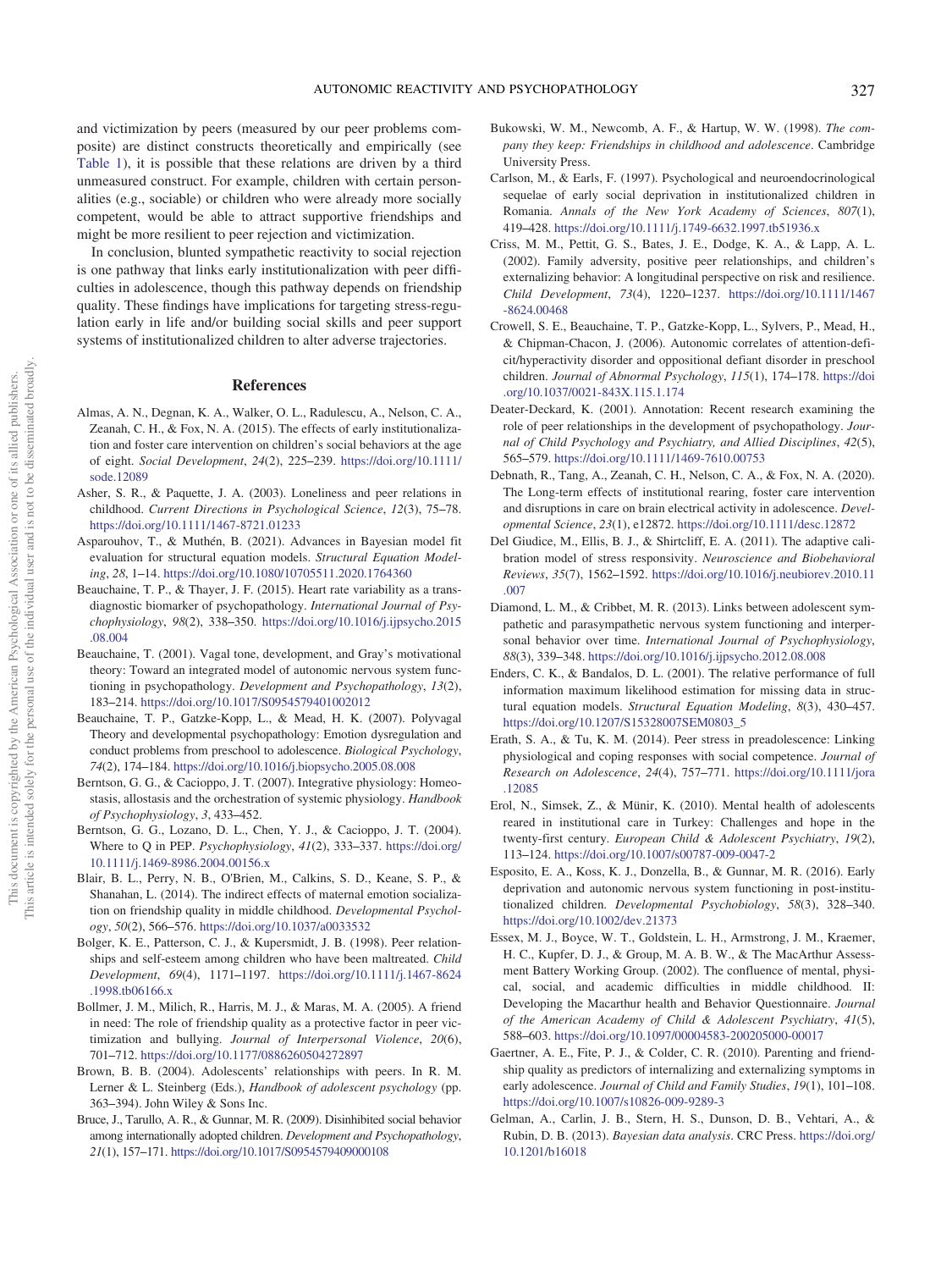- <span id="page-10-20"></span>Giuliano, R. J., Karns, C. M., Bell, T. A., Petersen, S., Skowron, E. A., Neville, H. J., & Pakulak, E. (2018). Parasympathetic and sympathetic activity are associated with individual differences in neural indices of selective attention in adults. Psychophysiology, 55(8), e13079. [https://](https://doi.org/10.1111/psyp.13079) [doi.org/10.1111/psyp.13079](https://doi.org/10.1111/psyp.13079)
- <span id="page-10-21"></span>Giuliano, R. J., Karns, C. M., Roos, L. E., Bell, T. A., Petersen, S., Skowron, E. A., Neville, H. J., & Pakulak, E. (2018). Effects of early adversity on neural mechanisms of distractor suppression are mediated by sympathetic nervous system activity in preschool-aged children. Developmental Psychology, 54(9), 1674–1686. <https://doi.org/10.1037/dev0000499>
- <span id="page-10-19"></span>Gunnar, M. R. (2000). Early adversity and the development of stress reactivity and regulation. The Effects of Early Adversity on Neurobehavioral Development, 31, 163–200.
- <span id="page-10-0"></span>Gunnar, M. R., & van Dulmen, M. H., & The International Adoption Project Team. (2007). Behavior problems in postinstitutionalized internationally adopted children. Development and Psychopathology, 19(1), 129–148. <https://doi.org/10.1017/S0954579407070071>
- <span id="page-10-2"></span>Gunnar, M. R., & Vazquez, D. M. (2001). Low cortisol and a flattening of expected daytime rhythm: Potential indices of risk in human development. Development and Psychopathology, 13(3), 515–538. [https://doi](https://doi.org/10.1017/S0954579401003066) [.org/10.1017/S0954579401003066](https://doi.org/10.1017/S0954579401003066)
- <span id="page-10-5"></span>Gunnar, M. R., Frenn, K., Wewerka, S. S., & Van Ryzin, M. J. (2009). Moderate versus severe early life stress: Associations with stress reactivity and regulation in 10-12-year-old children. Psychoneuroendocrinology, 34(1), 62–75. <https://doi.org/10.1016/j.psyneuen.2008.08.013>
- <span id="page-10-15"></span>Guyer, A. E., Lau, J. Y. F., McClure-Tone, E. B., Parrish, J., Shiffrin, N. D., Reynolds, R. C., Chen, G., Blair, R. J. R., Leibenluft, E., Fox, N. A., Ernst, M., Pine, D. S., & Nelson, E. E. (2008). Amygdala and ventrolateral prefrontal cortex function during anticipated peer evaluation in pediatric social anxiety. Archives of General Psychiatry, 65(11), 1303–1312. <https://doi.org/10.1001/archpsyc.65.11.1303>
- <span id="page-10-9"></span>Guyer, A. E., Silk, J. S., & Nelson, E. E. (2016). The neurobiology of the emotional adolescent: From the inside out. Neuroscience and Biobehavioral Reviews, 70, 74–85. [https://doi.org/10.1016/j.neubiorev.2016.07](https://doi.org/10.1016/j.neubiorev.2016.07.037) [.037](https://doi.org/10.1016/j.neubiorev.2016.07.037)
- <span id="page-10-10"></span>Guyon-Harris, K. L., Humphreys, K. L., Fox, N. A., Nelson, C. A., & Zeanah, C. H. (2018). Course of disinhibited social engagement disorder from early childhood to early adolescence. Journal of the American Academy of Child & Adolescent Psychiatry, 57(5), 329–335.e322. <https://doi.org/10.1016/j.jaac.2018.02.009>
- <span id="page-10-22"></span>Hajcak, G., McDonald, N., & Simons, R. F. (2003). To err is autonomic: Error-related brain potentials, ANS activity, and post-error compensatory behavior. Psychophysiology, 40(6), 895–903. [https://doi.org/10](https://doi.org/10.1111/1469-8986.00107) [.1111/1469-8986.00107](https://doi.org/10.1111/1469-8986.00107)
- <span id="page-10-24"></span>Hartup, W. W., & Stevens, N. (1997). Friendships and adaptation in the life course. Psychological Bulletin, 121(3), 355–370. [https://doi.org/10](https://doi.org/10.1037/0033-2909.121.3.355) [.1037/0033-2909.121.3.355](https://doi.org/10.1037/0033-2909.121.3.355)
- <span id="page-10-13"></span>Hawk, B. N., & McCall, R. B. (2014). Perceived relationship quality in adolescents following early social-emotional deprivation. Clinical Child Psychology and Psychiatry, 19(3), 439–459. [https://doi.org/10.1177/](https://doi.org/10.1177/1359104513489978) [1359104513489978](https://doi.org/10.1177/1359104513489978)
- <span id="page-10-17"></span>Hayes, A. F., & Preacher, K. J. (2014). Statistical mediation analysis with a multicategorical independent variable. British Journal of Mathematical and Statistical Psychology, 67(3), 451–470. [https://doi.org/10.1111/](https://doi.org/10.1111/bmsp.12028) [bmsp.12028](https://doi.org/10.1111/bmsp.12028)
- <span id="page-10-7"></span>Hinnant, J. B., Erath, S. A., Tu, K. M., & El-Sheikh, M. (2016). Permissive parenting, deviant peer affiliations, and delinquent behavior in adolescence: The moderating role of sympathetic nervous system reactivity. Journal of Abnormal Child Psychology, 44(6), 1071–1081. [https://doi](https://doi.org/10.1007/s10802-015-0114-8) [.org/10.1007/s10802-015-0114-8](https://doi.org/10.1007/s10802-015-0114-8)
- <span id="page-10-12"></span>Hodges, J., & Tizard, B. (1989). Social and family relationships of exinstitutional adolescents. Journal of Child Psychology and Psychiatry, 30(1), 77–97. <https://doi.org/10.1111/j.1469-7610.1989.tb00770.x>
- <span id="page-10-27"></span>Hong, J. S., & Espelage, D. L. (2012). A review of research on bullying and peer victimization in school: An ecological system analysis. Aggression and Violent Behavior, 17(4), 311–322. [https://doi.org/10.1016/j.avb](https://doi.org/10.1016/j.avb.2012.03.003) [.2012.03.003](https://doi.org/10.1016/j.avb.2012.03.003)
- <span id="page-10-8"></span>Humphreys, K. L., Gabard-Durnam, L., Goff, B., Telzer, E. H., Flannery, J., Gee, D. G., Park, V., Lee, S. S., & Tottenham, N. (2019). Friendship and social functioning following early institutional rearing: The role of ADHD symptoms. Development and Psychopathology, 31(4), 1477–1487. <https://doi.org/10.1017/S0954579418001050>
- <span id="page-10-1"></span>Humphreys, K. L., Gleason, M. M., Drury, S. S., Miron, D., Nelson, C. A., III, Fox, N. A., & Zeanah, C. H. (2015). Effects of institutional rearing and foster care on psychopathology at age 12 years in Romania: Followup of an open, randomised controlled trial. The Lancet. Psychiatry, 2(7), 625–634. [https://doi.org/10.1016/S2215-0366\(15\)00095-4](https://doi.org/10.1016/S2215-0366(15)00095-4)
- Humphreys, K. L., McGoron, L., Sheridan, M. A., McLaughlin, K. A., Fox, N. A., Nelson, C. A., III, & Zeanah, C. H. (2015). High-quality foster care mitigates callous-unemotional traits following early deprivation in boys: A randomized controlled trial. Journal of the American Academy of Child & Adolescent Psychiatry, 54(12), 977–983. [https://doi.org/](https://doi.org/10.1016/j.jaac.2015.09.010) [10.1016/j.jaac.2015.09.010](https://doi.org/10.1016/j.jaac.2015.09.010)
- <span id="page-10-25"></span>Humphreys, K. L., Miron, D., McLaughlin, K. A., Sheridan, M. A., Nelson, C. A., Fox, N. A., & Zeanah, C. H. (2018). Foster care promotes adaptive functioning in early adolescence among children who experienced severe, early deprivation. Journal of Child Psychology and Psychiatry, and Allied Disciplines, 59(7), 811–821. [https://doi.org/10.1111/](https://doi.org/10.1111/jcpp.12865) [jcpp.12865](https://doi.org/10.1111/jcpp.12865)
- <span id="page-10-28"></span>Hussong, A. M. (2000). Distinguishing mean and structural sex differences in adolescent friendship quality. Journal of Social and Personal Relationships, 17(2), 223–243. <https://doi.org/10.1177/0265407500172004>
- <span id="page-10-26"></span>Johnson, D. E., Tang, A., Almas, A. N., Degnan, K. A., McLaughlin, K. A., Nelson, C. A., Fox, N. A., Zeanah, C. H., & Drury, S. S. (2018). Caregiving disruptions affect growth and pubertal development in early adolescence in institutionalized and fostered Romanian children: A randomized clinical trial. The Journal of Pediatrics, 203, 345–353.e343. <https://doi.org/10.1016/j.jpeds.2018.07.027>
- <span id="page-10-23"></span>Kendrick, K., Jutengren, G., & Stattin, H. (2012). The protective role of supportive friends against bullying perpetration and victimization. Journal of Adolescence, 35(4), 1069–1080. [https://doi.org/10.1016/j.adolescence](https://doi.org/10.1016/j.adolescence.2012.02.014) [.2012.02.014](https://doi.org/10.1016/j.adolescence.2012.02.014)
- <span id="page-10-6"></span>Koss, K. J., Hostinar, C. E., Donzella, B., & Gunnar, M. R. (2014). Social deprivation and the HPA axis in early development. Psychoneuroendocrinology, 50, 1–13. <https://doi.org/10.1016/j.psyneuen.2014.07.028>
- <span id="page-10-4"></span>Koss, K. J., Mliner, S. B., Donzella, B., & Gunnar, M. R. (2016). Early adversity, hypocortisolism, and behavior problems at school entry: A study of internationally adopted children. Psychoneuroendocrinology, 66, 31–38. <https://doi.org/10.1016/j.psyneuen.2015.12.018>
- <span id="page-10-11"></span>Lansford, J. E., Criss, M. M., Pettit, G. S., Dodge, K. A., & Bates, J. E. (2003). Friendship quality, peer group affiliation, and peer antisocial behavior as moderators of the link between negative parenting and adolescent externalizing behavior. Journal of Research on Adolescence, 13(2), 161–184. <https://doi.org/10.1111/1532-7795.1302002>
- <span id="page-10-14"></span>Levin, A. R., Fox, N. A., Zeanah, C. H., Jr., & Nelson, C. A. (2015). Social communication difficulties and autism in previously institutionalized children. Journal of the American Academy of Child & Adolescent Psychiatry, 54(2), 108–115.e101. <https://doi.org/10.1016/j.jaac.2014.11.011>
- <span id="page-10-16"></span>Lozano, D. L., Norman, G., Knox, D., Wood, B. L., Miller, B. D., Emery, C. F., & Berntson, G. G. (2007). Where to B in dZ/dt. Psychophysiology, 44(1), 113–119. <https://doi.org/10.1111/j.1469-8986.2006.00468.x>
- <span id="page-10-3"></span>Lupien, S. J., McEwen, B. S., Gunnar, M. R., & Heim, C. (2009). Effects of stress throughout the lifespan on the brain, behaviour and cognition. Nature Reviews Neuroscience, 10(6), 434–445. [https://doi.org/10.1038/](https://doi.org/10.1038/nrn2639) [nrn2639](https://doi.org/10.1038/nrn2639)
- <span id="page-10-18"></span>MacKinnon, D. P., Lockwood, C. M., Hoffman, J. M., West, S. G., & Sheets, V. (2002). A comparison of methods to test mediation and other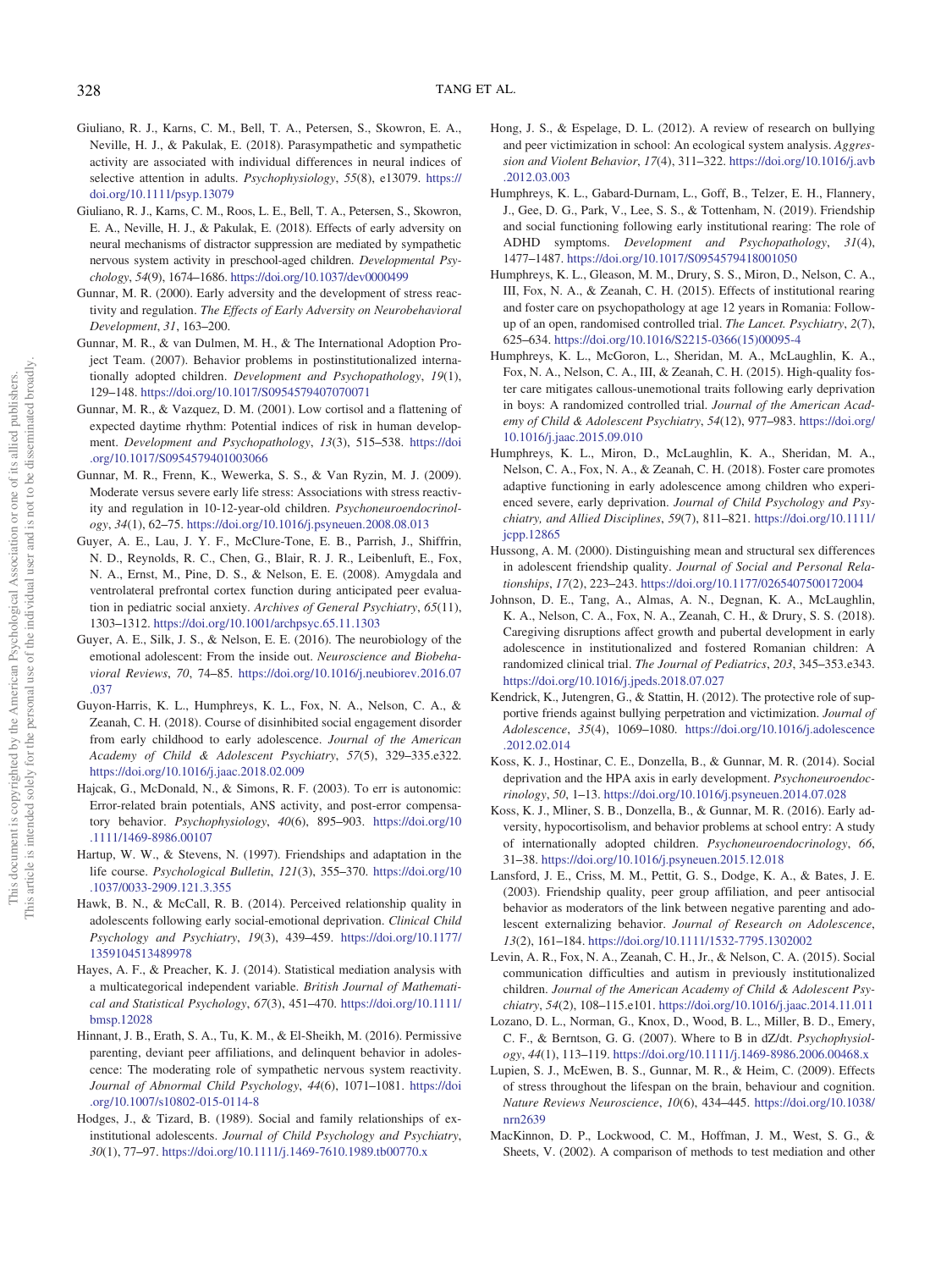intervening variable effects. Psychological methods, 7(1), 83–104. [https://](https://doi.org/10.1037/1082-989X.7.1.83) [doi.org/10.1037/1082-989X.7.1.83](https://doi.org/10.1037/1082-989X.7.1.83)

- <span id="page-11-21"></span>McEwen, B. S. (2004). Protection and damage from acute and chronic stress: Allostasis and allostatic overload and relevance to the pathophysiology of psychiatric disorders. Annals of the New York Academy of Sciences, 1032(1), 1–7. <https://doi.org/10.1196/annals.1314.001>
- <span id="page-11-3"></span>McLaughlin, K. A., Sheridan, M. A., Tibu, F., Fox, N. A., Zeanah, C. H., & Nelson, C. A. (2015). Causal effects of the early caregiving environment on development of stress response systems in children. Proceedings of the National Academy of Sciences of the United States of America, 112(18), 5637–5642. <https://doi.org/10.1073/pnas.1423363112>
- <span id="page-11-17"></span>Muthén, L. K., & Muthén, B. O. (2002). How to use a Monte Carlo study to decide on sample size and determine power. Structural Equation Modeling, 9(4), 599–620. [https://doi.org/10.1207/S15328007SEM0904\\_8](https://doi.org/10.1207/S15328007SEM0904_8)
- <span id="page-11-28"></span>Nelson, C. A., III, Zeanah, C. H., Fox, N. A., Marshall, P. J., Smyke, A. T., & Guthrie, D. (2007). Cognitive recovery in socially deprived young children: The Bucharest Early Intervention Project. Science, 318(5858), 1937–1940. <https://doi.org/10.1126/science.1143921>
- <span id="page-11-18"></span>Nelson, E. E. (2004). Adolescent Facial Expressions Stimuli Database: Section on Development and Affective Neuroscience. National Institute of Mental Health.
- <span id="page-11-27"></span>Nickerson, A. B., & Nagle, R. J. (2005). Parent and peer attachment in late childhood and early adolescence. The Journal of Early Adolescence, 25(2), 223–249. <https://doi.org/10.1177/0272431604274174>
- <span id="page-11-8"></span>Obradovic, J., Bush, N. R., & Boyce, W. T. (2011). The interactive effect of marital conflict and stress reactivity on externalizing and internalizing symptoms: The role of laboratory stressors. Development and Psychopathology, 23(1), 101–114. <https://doi.org/10.1017/S0954579410000672>
- <span id="page-11-6"></span>Ortiz, J., & Raine, A. (2004). Heart rate level and antisocial behavior in children and adolescents: A meta-analysis. Journal of the American Academy of Child & Adolescent Psychiatry, 43(2), 154–162. [https://doi](https://doi.org/10.1097/00004583-200402000-00010) [.org/10.1097/00004583-200402000-00010](https://doi.org/10.1097/00004583-200402000-00010)
- <span id="page-11-14"></span>Parker, J. G., & Asher, S. R. (1993). Friendship and friendship quality in middle childhood: Links with peer group acceptance and feelings of loneliness and social dissatisfaction. Developmental Psychology, 29(4), 611–621. <https://doi.org/10.1037/0012-1649.29.4.611>
- <span id="page-11-4"></span>Pitula, C. E., DePasquale, C. E., Mliner, S. B., & Gunnar, M. R. (2019). Peer problems among postinstitutionalized, internationally adopted children: Relations to hypocortisolism, parenting quality, and ADHD symptoms. Child Development, 90(3), e339–e355. [https://doi.org/10.1111/](https://doi.org/10.1111/cdev.12986) [cdev.12986](https://doi.org/10.1111/cdev.12986)
- <span id="page-11-0"></span>Pitula, C. E., Thomas, K. M., Armstrong, J. M., Essex, M. J., Crick, N. R., & Gunnar, M. R. (2014). Peer victimization and internalizing symptoms among post-institutionalized, internationally adopted youth. Journal of Abnormal Child Psychology, 42(7), 1069–1076. [https://doi.org/10.1007/](https://doi.org/10.1007/s10802-014-9855-z) [s10802-014-9855-z](https://doi.org/10.1007/s10802-014-9855-z)
- <span id="page-11-5"></span>Porges, S. W. (2007). The polyvagal perspective. Biological Psychology, 74(2), 116–143. <https://doi.org/10.1016/j.biopsycho.2006.06.009>
- <span id="page-11-1"></span>Raaska, H., Lapinleimu, H., Sinkkonen, J., Salmivalli, C., Matomäki, J., Mäkipää, S., & Elovainio, M. (2012). Experiences of school bullying among internationally adopted children: Results from the Finnish Adoption (FINADO) Study. Child Psychiatry and Human Development, 43(4), 592–611. <https://doi.org/10.1007/s10578-012-0286-1>
- <span id="page-11-7"></span>Richter, M., & Gendolla, G. H. (2009). The heart contracts to reward: Monetary incentives and preejection period. Psychophysiology, 46(3), 451–457. <https://doi.org/10.1111/j.1469-8986.2009.00795.x>
- <span id="page-11-30"></span>Rose, A. J., & Rudolph, K. D. (2006). A review of sex differences in peer relationship processes: Potential trade-offs for the emotional and behavioral development of girls and boys. Psychological Bulletin, 132(1), 98–131. <https://doi.org/10.1037/0033-2909.132.1.98>
- <span id="page-11-23"></span>Rubin, K. H., Bukowski, W. M., & Parker, J. G. (2007). Peer interactions, relationships, and groups. In W. Damon, R. M. Lerner (Series Eds.), & N. Eisenberg (Vol. Ed.), Handbook of child psychology: Vol. 3: Social, emotional, and personality development (6th ed., pp. 571–645). Wiley.
- <span id="page-11-26"></span>Rubin, K. H., Dwyer, K. M., Booth-Laforce, C., Kim, A. H., Burgess, K. B., & Rose-Krasnor, L. (2004). Attachment, friendship, and psychosocial functioning in early adolescence. The Journal of Early Adolescence, 24(4), 326–356. <https://doi.org/10.1177/0272431604268530>
- <span id="page-11-2"></span>Rutter, M., Beckett, C., Castle, J., Colvert, E., Kreppner, J., Mehta, M., Stevens, S., & Sonuga-Barke, E. (2007). Effects of profound early institutional deprivation: An overview of findings from a U.K. longitudinal study of Romanian adoptees. European Journal of Developmental Psychology, 4(3), 332–350. <https://doi.org/10.1080/17405620701401846>
- <span id="page-11-9"></span>Sebastian, C., Viding, E., Williams, K. D., & Blakemore, S.-J. (2010). Social brain development and the affective consequences of ostracism in adolescence. Brain and Cognition, 72(1), 134–145. [https://doi.org/10](https://doi.org/10.1016/j.bandc.2009.06.008) [.1016/j.bandc.2009.06.008](https://doi.org/10.1016/j.bandc.2009.06.008)
- <span id="page-11-19"></span>Sherwood, A., Allen, M. T., Fahrenberg, J., Kelsey, R. M., Lovallo, W. R., & van Doornen, L. J. (1990). Methodological guidelines for impedance cardiography. Psychophysiology, 27(1), 1–23. [https://doi.org/10.1111/j](https://doi.org/10.1111/j.1469-8986.1990.tb02171.x) [.1469-8986.1990.tb02171.x](https://doi.org/10.1111/j.1469-8986.1990.tb02171.x)
- <span id="page-11-13"></span>Sonuga-Barke, E. J., Schlotz, W., & Kreppner, J. (2010). V. Differentiating developmental trajectories for conduct, emotion, and peer problems following early deprivation. Monographs of the Society for Research in Child Development, 75(1), 102–124. [https://doi.org/10.1111/j.1540](https://doi.org/10.1111/j.1540-5834.2010.00552.x) [-5834.2010.00552.x](https://doi.org/10.1111/j.1540-5834.2010.00552.x)
- <span id="page-11-10"></span>Stroud, L. R., Foster, E., Papandonatos, G. D., Handwerger, K., Granger, D. A., Kivlighan, K. T., & Niaura, R. (2009). Stress response and the adolescent transition: Performance versus peer rejection stressors. Development and Psychopathology, 21(1), 47–68. [https://doi.org/10.1017/](https://doi.org/10.1017/S0954579409000042) [S0954579409000042](https://doi.org/10.1017/S0954579409000042)
- <span id="page-11-25"></span>Sullivan, H. S. (2013). The interpersonal theory of psychiatry. Routledge. <https://doi.org/10.4324/9781315014029>
- <span id="page-11-16"></span>Tang, A., Almas, A., Zeytinoglu, S., Zeanah, C. H., Nelson, C. A., & Fox, N. A. (2021). Long-term effects of institutional rearing and enhanced attachment relationships on adolescent friendships. Child Development. [Advance online publication.] <https://doi.org/10.1111/cdev.13592>
- <span id="page-11-11"></span>Tang, A., Lahat, A., Crowley, M. J., Wu, J., & Schmidt, L. A. (2019). Neurodevelopmental differences to social exclusion: An event-related neural oscillation study of children, adolescents, and adults. Emotion, 19(3), 520–532. <https://doi.org/10.1037/emo0000456>
- <span id="page-11-20"></span>van de Schoot, R., Broere, J. J., Perryck, K. H., Zondervan-Zwijnenburg, M., & van Loey, N. E. (2015). Analyzing small data sets using Bayesian estimation: The case of posttraumatic stress symptoms following mechanical ventilation in burn survivors. European Journal of Psychotraumatology, 6(1), 25216. <https://doi.org/10.3402/ejpt.v6.25216>
- <span id="page-11-12"></span>van den Bos, E., de Rooij, M., Miers, A. C., Bokhorst, C. L., & Westenberg, P. M. (2014). Adolescents' increasing stress response to social evaluation: Pubertal effects on cortisol and alpha-amylase during public speaking. Child Development, 85(1), 220–236. [https://doi.org/10](https://doi.org/10.1111/cdev.12118) [.1111/cdev.12118](https://doi.org/10.1111/cdev.12118)
- <span id="page-11-24"></span>van Harmelen, A.-L., Gibson, J. L., St Clair, M. C., Owens, M., Brodbeck, J., Dunn, V., Lewis, G., Croudace, T., Jones, P. B., Kievit, R. A., & Goodyer, I. M. (2016). Friendships and family support reduce subsequent depressive symptoms in at-risk adolescents. PLoS ONE, 11(5), e0153715. <https://doi.org/10.1371/journal.pone.0153715>
- <span id="page-11-22"></span>van Honk, J., Schutter, D. J., Hermans, E. J., & Putman, P. (2003). Low cortisol levels and the balance between punishment sensitivity and reward dependency. NeuroReport, 14(15), 1993–1996. [https://doi.org/10](https://doi.org/10.1097/00001756-200310270-00023) [.1097/00001756-200310270-00023](https://doi.org/10.1097/00001756-200310270-00023)
- <span id="page-11-15"></span>Vorria, P., Ntouma, M., & Rutter, M. (2014). The behaviour of adopted adolescents who spent their infancy in residential group care: The Greek Metera study. Adoption & Fostering, 38(3), 271–283. [https://doi.org/10](https://doi.org/10.1177/0308575914543237) [.1177/0308575914543237](https://doi.org/10.1177/0308575914543237)
- <span id="page-11-29"></span>Wade, M., Fox, N. A., Zeanah, C. H., & Nelson, C. A. (2018). Effect of foster care intervention on trajectories of general and specific psychopathology among children with histories of institutional rearing: A randomized clinical trial. Journal of the American Medical Association